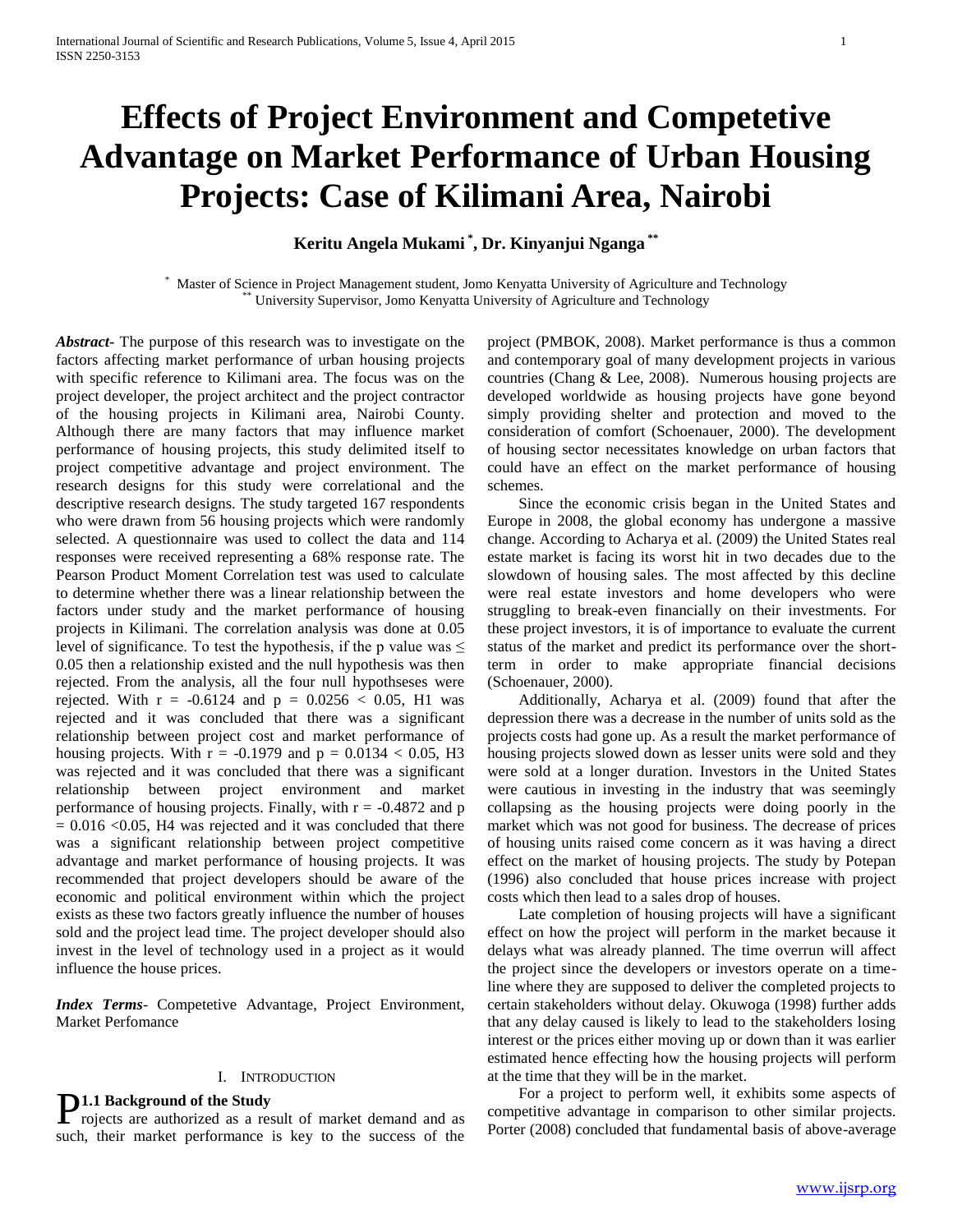market performance in the long run is sustainable competitive advantage. A firm is said to have a competitive advantage when it has the capabilities or means to outdo its rivals in the face of their customers. This competitive edge is acquired from company's superior products or services over those of the competition. A study by Kibiru (2013), which featured a housing project in Kenya, found out that product differentiation added to the competitive advantage of housing projects which influenced the number of houses sold. Blackley (1991) suggested that marketing strategies of a housing project is an important issue as it may affect the selling price and the time taken for the property to be sold - project lead time.

 Projects are planned and implemented within certain areas of influence which include the economic environment and political environment (PMBOK, 2008). Hass (2013) revealed a slowdown in the housing market in Kenya during the first quarter of 2013 as purchasers held off in concluding house moves during the election period. There was a decrease in the number of houses sold which affected the housing market. While agreeing with Hass (2013), Kagochi and Kiambigi (2012) further noted that investments in housing projects took longer lead time than earlier planned as a result of the disruption that was caused by the chaos during the 2007 Kenyan election. This is reinforced by the Global Property Guide (2013) which reported that there was a fall in house prices in Egypt during the political tension caused by the ousting of President Mohammed Morsi by a military coup. Economic factors facing a project have a direct impact on their profitability and, therefore, are important to analyze (Lee & Kotler, 2011). These factors include inflation rate, exchange rate, interest rate and mortgage rates. Nellis and Longbottom (1981) and Abelson (2005) all identify the mortgage interest rates influence on house prices which, by extension, affects the housing market. The property market will slow down when the mortgage rates rise. Hass (2013) reported that mortgage rates in Kenya ranged between 17 and 19% with the highest rate being asked by Chase Bank, at 22%. Lending and mortgage rates in some countries are as high as 20%, taking Nigeria for instance. This is sharply contrasted by Mac (2014) who noted that the sales in housing units in the United States were boosted with bank mortgage rates being down to an average of 3.89 % for a 30 year mortgage.

 Technological advances also have an effect on the market performance of housing projects. Notably, Malaysia as a developing country has obtained benefits from the development of the housing projects through numerous technologies (Jarad et al., 2010). The shift from conventional building methods to more technological advanced methods has led to improved performances in the market where clients tend to buy more number of houses as better housing units are developed at an affordable cost as a result of their technological applications. Additionally, Shin et al. (2008) observed that more technologically advanced housing units will tend to do better from inception towards completion.

 The level of stakeholder support plays a role in the market performance of any project. In any project, and especially in housing projects, many different and sometimes discrepant interests must be considered. According to Olander and Landin (2005) a project affects stakeholders in both positive and negative ways. The positive effects can be better communication,

better housing or higher standards of living. A negative attitude to a construction project by stakeholders can severely obstruct its implementation. Such obstruction will cause cost overruns and exceeded time schedules due to conflicts and controversies concerning project design and implementation. This can result in extended project lead times and the fall of house prices which affects the market performance of the project. McElroy and Mills (2007) suggested that relationship with stakeholders must be developed and structured so as to achieve a successful outcome.

Kenya's property market is one of the most active in the East African region, equally rated among the top in the African continent (Knight Frank & Citi Private Bank, 2011). This is best explained by the fast rising demand for good urban housing, thanks to the growing middle class that is now pushing up demand for housing projects especially in places surrounding the capital Nairobi. Hass (2013) reported that in 2008, the Ministry of Nairobi Metropolitan Development estimated that the middle class housing gap in the city would reach a shortfall of 1.6 million by 2030. This triggered the setting of targets for 200,000 housing builds a year. The report further explains that planning approvals by Nairobi City Council in 2013 totaled to 15,337 with most of these projects being in Embakasi and Kilimani, both having more than 1,200 units approved.

 However, Situma (2014) observed that the market performance of these projects in Kilimani was still very low. Many remain unoccupied with ''for sale'' signs dangling on the front gates. This study will thus seek to look at the market performance of housing projects in Kilimani Estate.

 Africa has some of most of the world's largest cities with population growth rates above 5 % per annum (UN – Habitat, 2011) thus exerting a push for housing projects. Alongside the economic growth rates registers in the past decades, empirical evidence has shown that the African middle class has been growing too. As the middle class grows, so do cities which today host one out of four Africans (Yannis, 2013). Though housing demand in Africa has attempted to respond to these changes, it has been crippled with a number of hurdles. Hass (2013) reports that the estimates in 2008 had put the shortfall in middle class housing in Nairobi at 1.6 million by 2030. This led the government to set a target of 200,000 housing builds per year in the city but planned housing builds in 2013 reached just 15,000, with both Kilimani and Embakasi each having 8 % of these housing projects.

 While this demand for housing has led to an increase in housing projects in a number of areas, the market performance of these projects in Kilimani are still very low. Many remain unoccupied with "for sale" signs dangling on the front gates. Situma (2014) further described that some developers have had to reduce the asking price several times and still there are no takers. Worse still, some properties have even been on the market for over 2 years. This is an indication that there has been a reduction in the number of units sold.

 The financial and economic crisis of 2007 had a measurable impact on the market performance of housing projects. During this period, Nistorescu and Ploscaru (2010) noted that there was a decline in the number of houses sold. Particularly the case in Ireland, Spain and the United Kingdom, the financial crisis led to a sizeable inventory of unsold newly built houses and a fall in housing prices. A study by the Global Property Guide (2013)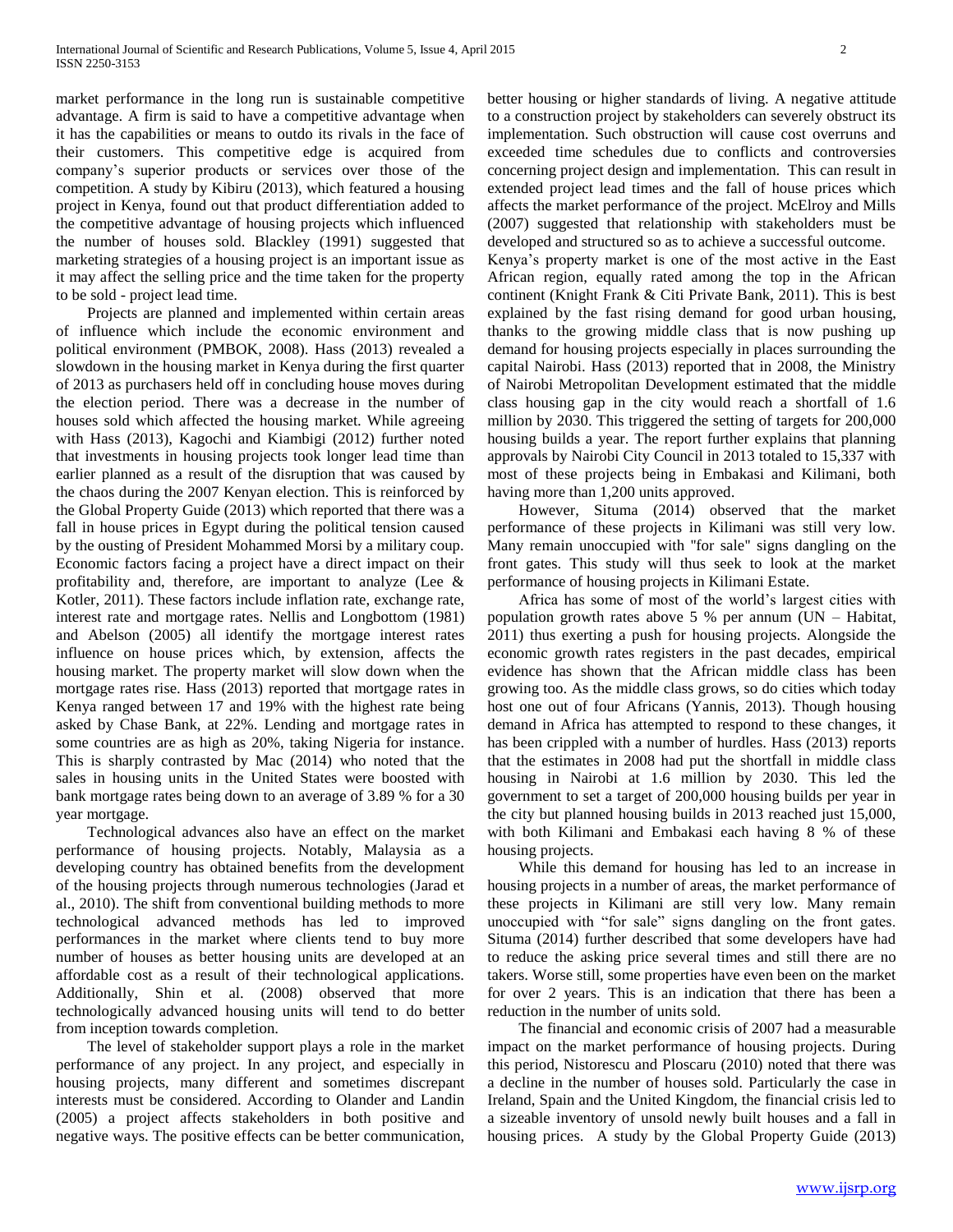reported that there was a fall in house prices in Egypt during the political tension caused by the ousting of President Mohammed Morsi by a military coup.

 Like any other investor, the end goal of a housing project developer is to get the optimal return from his investment. The problem that this study seeks to address the market performance factors of housing projects in Kilimani, Nairobi County.

 The general objective of this study was to determine the factors that influence market performance of urban housing projects. The research objectives of this research were; to determine the influence of project environment on market performance of urban housing projects and to assess the influence of project competitive advantage on market performance of urban housing projects.

 This study will be useful to the policy makers. It will lead to favourable policies concerning access to finance for developers and housing/ property buyers. The Local Government will also use the findings of this study to understand the extent to which their jurisdiction affects the market performance of housing projects. Project sponsors would also understand the different aspects which come into play when it comes to market performance of housing projects.

 The study will also inform on the current market conditions in this sector which will be fundamental to firms as well as upcoming property developers that want their project's output to have the shortest lead time. The findings of this study will thus positively influence investment decision making which will eventually lead to higher contribution to economic growth.

 The study will be important to academic and business researchers. The development of the housing market is a very vast one and this research will give rise to key areas of weakness where there will be significant opportunity for further research in an effort to enhance investments in provision of income from housing in the country.

 The study focuses on housing projects in particular those located in Kilimani area, Nairobi County. The respondents will be limited to three categories of key personnel who are mainly involved in the project cycle (initiation, planning, implementation, monitoring, evaluation and closure) of a housing project. These include the project developer, the project architect and the project contractor. Although there are many factors to influence market performance of housing projects, this study will delimit itself to project cost, project time, project competitive advantage and project environment.

 The extent to which the respondents may be willing share the information may be a limitation to this study. This may be due to the respondents not fully understanding the intent of the study. The researcher intends to overcome this limitation by fully explaining of the purpose of the study. Additionally, the researcher will guarantee the confidentiality of the respondents. The researcher will also make prior appointments to avoid ambushing the respondents.

#### II. LITERATURE REVIEW

# **2.1.1 The Theory of Constraints**

 While analysing Goldratt's (1992) Theory of Constraints (TOC), Mabin (2003) argued that organizational performance is dictated by constraints. Constraints prevent an organization achieving its performance goals. Constraints can involve people, supplies, time, information, equipment, or even policies and they can be internal or external to an organization. The theory states that there is always at least one constraint in a system at any given time that limits the output of the entire system (Tulasi et al., 2012). When one constraint is strengthened, however, the system does not become infinitely stronger. The constraint migrates to a different component of the system. Some other link is now the weakest and all other links are non-constraints. The system is stronger than it was but still not as strong as it could be. TOC uses a focusing process to identify the constraint and restructure the rest of the organization around it. Goldratt originally identified five-step process for the theory (Motwani, 1996). These are identification of the constraint, its exploitation and subordination of everything else to the constraint, its elevation and back to the first step to identify the new most important constraint.

 This theory is applicable to project management, not only in scheduling of resources such as time and money but also in extension, determining market performance. Any project link is either a constraint or has the potential to become a constraint. Often, when project risks are identified and assessed at early stages of the project life cycle, the project team prioritizes the risks according to severity (Steyn, 2011). There is a tendency that the lower severity risks are not given much attention and are eventually neglected. However as the project progresses, the less severe risks can change and have a high impact on the project. But according to TOC, once the highest constraint is removed, the process does not end (Motwani, 1996). It immediately starts work on the next highest constraint. This is because the next most severe risk now becomes the highest constraint on the project and it should now be worked on. The process continues because each risk is a weak part of the chain. Whenever the highest risk in a project is identified, focus should be on that risk with the aim of either eliminating it or reducing either its probability of occurring or its impact to the level it would not be critical anymore. As an example, cost overrun is a constraint that is likely to make the market performance of housing projects poor*.* Constraints within the system could also be the nature of the political environment.

#### **2.1.2 The 7Ps of Marketing Model**

 Successful marketing performance depends on addressing a number of major issues. The 7Ps of marketing is a model that was developed from the original four Ps that included product, price, promotion and place of a good (Koontz, 2004). The key reason as to why these aspects were chosen as the main part of marketing mix was the fact that they were specific factors over which the marketing manager ought to be able to exercise a degree of control, depending on the nature of the organizations' resources. When marketing services managers have control of more factors. This led to the creation of the services marketing mix by Booms and Bitner (1981) which included process, people and physical evidence.

 The 7Ps have been employed to drive and analyze marketing activities in a wide range of markets (Kotler & Keller, 2006). The product is viewed as the first and most important of the seven Ps. This is due to the fact that product represents whatever the company sells to its customers. The product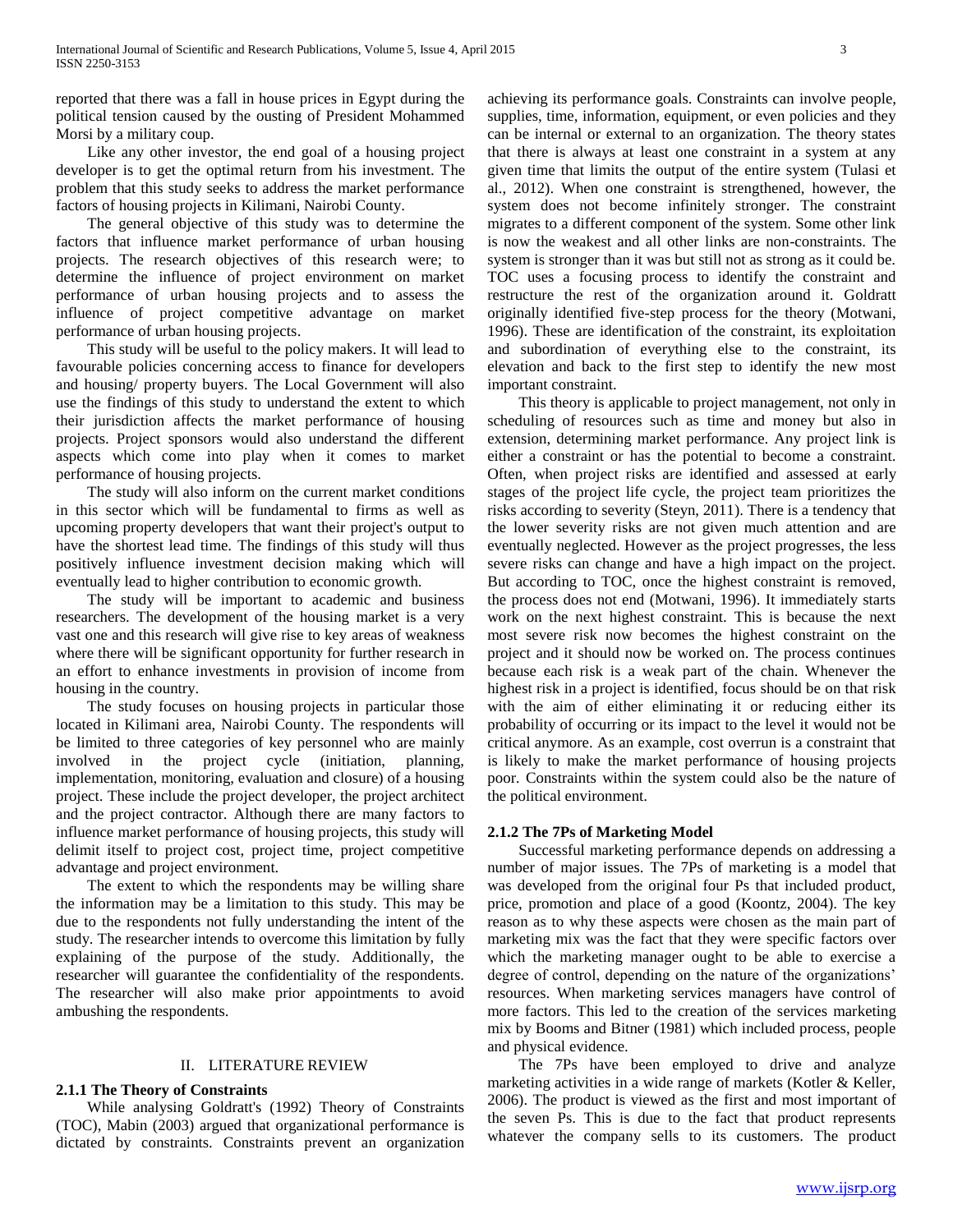possesses interrelationships with all the other aspects of the seven Ps. Aaker (2007) suggests that the quality of a product helps determine the cost to produce, and hence its price. The product will additionally affect the market segments to which it could appeal hence influencing its place as well as promotion necessary to sell it.

 A product is only worth what customers are prepared to pay for it. The price also needs to be competitive, but this does not necessarily mean the cheapest; the small business may be able to compete with larger rivals by adding extra services or details that will offer customers better value for money (Kotler & Keller, 2006). Additionally, the price of a product tends to possess significant relations with the other aspects of the marketing mix. The fact that the price for a given product or service involves all the decisions that a firm needs to make around the pricing strategy and any discounts that may be offered, shows a strong relationship with promotions that the firm will use (Nagle & Holden, 2001). Price will also be affected by the costs associated with the product; hence showing a relation towards the product characteristics, individuals that are employed to market the product plus the places that the product or service is provided.

Promotion is the way a company communicates what it does and what it can offer customers. It includes activities such as branding, advertising, public relations, corporate identity, sales management, special offers and exhibitions (Armstrong & Kotler, 2013). Notably, promotion is linked to product, price and place. Promotion is viewed as one of the widest aspects of the marketing mix that covers all the marketing communications, encompassing the advertising and publicity around the service. As a result, wide ranging aspects of the promotion will often be dependent on the product, price that is charged, place, characteristics of the individuals that provide it plus the processes that are involved in the service. Additionally, physical evidence and promotion are related as the effectiveness of any promotion will tend to rely on the physical evidence to which it is based (Bitner, 1990).

 According to Rafiq and Ahmed (1995), anyone who comes into contact with your customers will make an impression, and that can have a profound effect positive or negative on customer satisfaction. The reputation of your brand rests in the employees' hands. The staff must, therefore, be appropriately trained, wellmotivated and have the right attitude. There exists a relation on the processes and the people involved as customers will need some rapid response on questions they may have raised on a product or service (McCarthy, 1960). Hence an efficient system will ensure that the processes are handled by the right people to attain satisfaction which could lead to purchase of the product or service.

 The physical evidence go hand in hand with the impression that a customer gets when visiting housing units that one might be willing to purchase; units that are physically appealing will attract customers more (Bitner, 1990). In the housing industry, the value of a housing unit lies in the eyes of the beholder and for continuous performance in the market; the firm ought to give the customers what they want and not what the firm thinks the clients want. There ought to be a system that is in place in the organization that continuously checks what the various stakeholders think of the housing units that have been developed, how efficient are the support services of the organization,

whether their need have changed and whether they can see them changing (Rafiq & Ahmed, 1995).

 Through efficient systems one is sure that the right price is set for the right commodity in the market hence the customer will attain value for the product. An expensive product will mean that the customer should expect a high quality product. The marketing medium that you position the housing project matters to the consumers. For instance, if it is via the internet the organization should give a clear detail of the housing units in a way that customers will want to have a physical visit to view the houses (Chaffey, 2006). Hence need arises for the physical evidence of the housing units that one will be selling. Additionally, in promotion the organizational promotional activities ought to capture the attention of the customers that are targeted and enable them to understand why they should buy the properties. The people in the organization also should understand what is being offered ensuring that through promotion they explain to the customer the benefits that they get through purchasing and not just the features of the housing units.

### **2.1.3 PESTEL Model**

 PESTEL analysis is a strategic tool to analyze the present market condition of a business. It is also useful in understanding market growth or decline, potential and direction for operations. According to Grundy (2006), PESTEL ensures that company's performance is aligned positively with the powerful forces of change that are affecting business environment. The acronym PESTEL stands for Political, Economic, Social, Technological, Environmental and Legal.

 Political factor plays a major role in any business venture of an organization. Jobber (2006) observed that the political condition of the country, region or the market has direct effect on the company's outcome there. Apart from the stability, the political factors also taken into account include government policies and tax laws. Housing projects in Kenya have to face a number of statutory fees and levies. Nahinga (2014) reported that the developer will be taxed during the land transactions, while engaging consultants, during construction and through ownership of the property.

 Economic factors facing businesses have a direct impact on their profitability and, therefore, are important when you analyse PESTEL (Lee & Kotler, 2011). These factors include inflation rate, market demand, interest rate and disposable income available to end consumers. Levels of economic growth and poor mortgage availability seriously impact the housing market. TMC and Hass (2013) observed that there are about 20,000 mortgages currently in the Kenyan market in a population of over 40 million people. This is very low compared with other nations. The UK for example has 9.2 million mortgages representing 37.3% of households and the US has 44.5 million mortgages representing 59.3% of households. Closer to home, residential mortgages represent 56% of all leading South African households. The report further highlights that mortgage rates remain high in Kenya compared to other countries. For example, the average rate in South Africa stands at 8.5%, while those of the UK and US are at 5.5 and 3.5% respectively.

 One social factor which may affect the market performance of a housing project would the brand name of the developer. Credibility of a builder or the company plays an important role in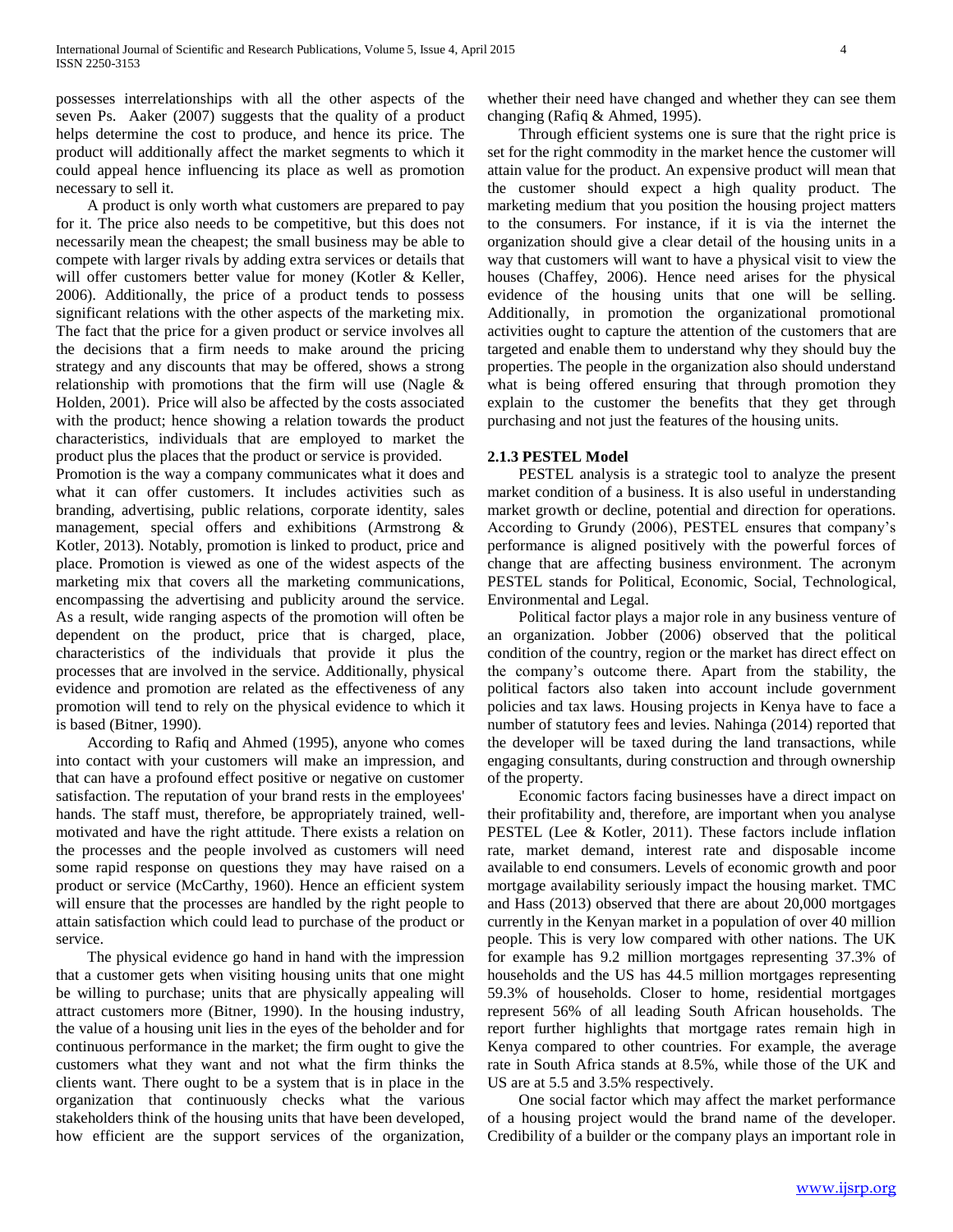convincing the buyer to buy the house and be sure of the quality of construction work done. A low credibility or image can lead to poor financial performance. A good image is not just built in a day; it takes years of servicing the society through following high standards of work in the process of construction and sale. Factors such as increasing crime, ageing population, and population growth rates are part of the social dimension. An increase in the ageing population may impact on the types of buildings projects required. Borowiecki (2009) found that a 1 % increase in population growth results in a 2 % higher house price growth.

 Environmental impacts in a housing project can include issues such as waste disposal and recycling procedures while the legal factors may encompass planning legislation and building regulations. Technological factors refer to the advances in technology and their adoption in projects. New construction

## **Independent Variables Dependent Variable**

technologies affect working practices in the building industry, constructing more component systems in factories rather than on the building site (Jarad et al., 2010). Over and above the observations of (Jarad et al., 2010), Shin et al. (2008) observed that more technologically advanced housing units will tend to do better from inception towards completion.

### **2.2 Conceptual Framework**

 A conceptual framework is a conceptualization of the relationship between the independent variables and the dependent variable in a study and shows the relationship graphically (Mugenda & Mugenda, 2003). The conceptual framework for this study is shown in figure 2.1.



**Figure 2.1: Conceptual Framework**

 This study looked into four independent variables namely project environment and project competitive advantage. The dependent variable is market performance of housing projects. The indicators of market performance of housing projects will be number of housing units sold, project lead time and house prices. The indicators for project environment are nature of economic environment, nature of political environment, level of technology and the level of stakeholder support. Lastly, the indicators of project competitive advantage are level of product differentiation and the type of project marketing strategies used.

#### **2.3 Empirical Review**

 This section examines the relationships between each of the four independent variables and the dependent variable.

# **2.3.1 Project Competitive Advantage and Market Performance of Housing Projects**

 Achieving competitive advantage has been a major concern for scholars and practitioners for the last two decades (Henderson, 1983; Prahalad and Hamel, 1990; Porter, 2008). Housing projects are not exempt to this. Competitive advantage can be achieved by the level of product differentiation achieved by the project. Product differentiation is achieved by offering a valued variation of the physical product. In Principles of Marketing (2013), authors Gary Armstrong and Philip Kotler note that differentiation can occur by manipulating many characteristics, including features, performance, style, design, consistency, durability, reliability or reparability. Differentiation allows a company to target specific populations.

 The concept of project differentiation has seen the developments with features such as heated swimming pools, children's play area, health clubs, CCTV security installations. The study of Sirmans et al. (2005) looked into the determinants of house prices in relation to the differentiation of housing projects. The study looked into different product differentiation strategies and concluded that some housing characteristics like number of garage spaces and the presence of additional bathrooms and a swimming pool affected the pricing of houses. This study, however, did not investigate the effect of project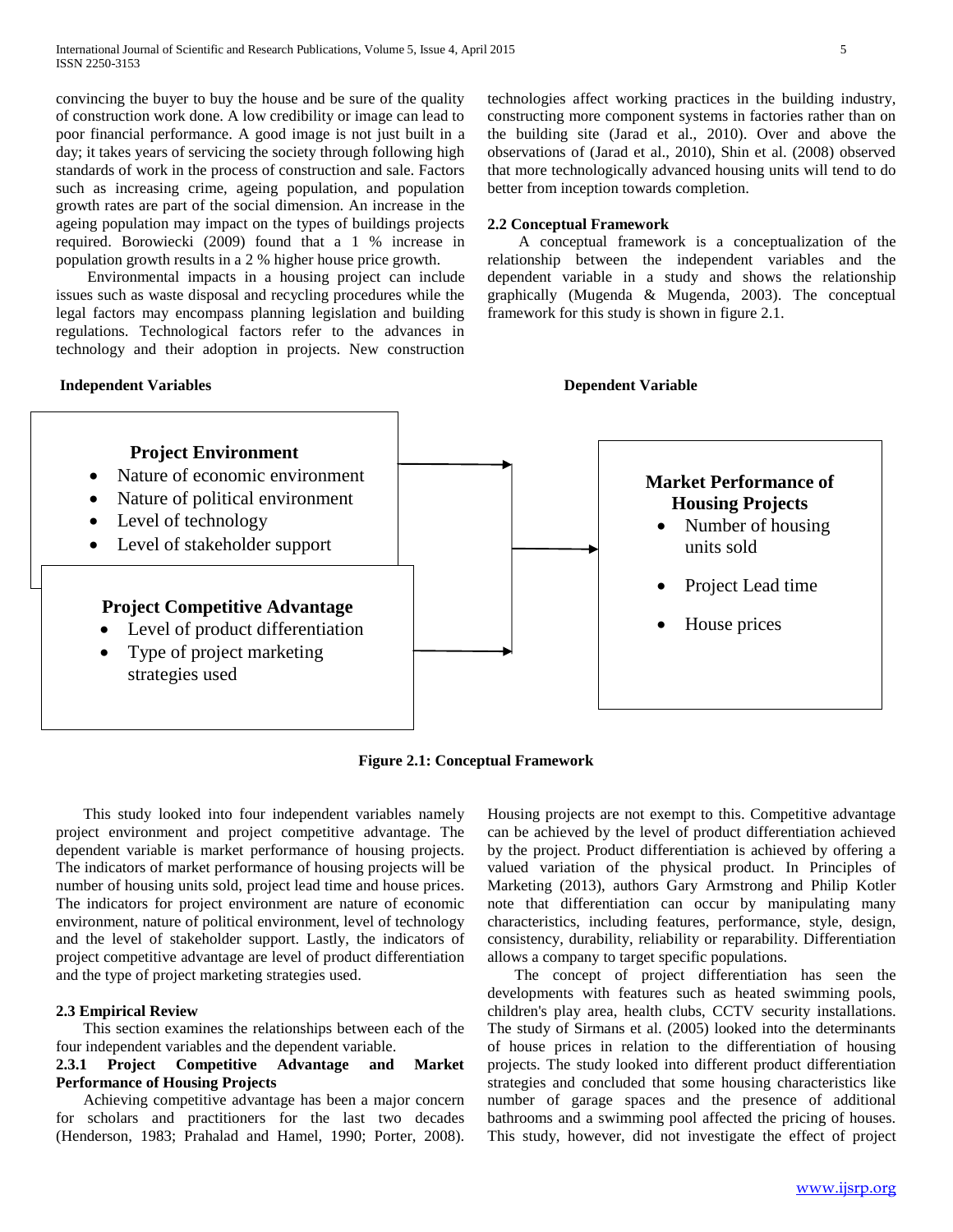environment and project cost as factors which can influence house prices.

 Product quality has become a decisive element of business excellence. The research by Dikmen et al. (2005) has indicated that quality can act as the differentiation factor in the housing market by improving sales volumes. Additionally, the study by Menicou (2012) also proves product differentiation by improving house quality to be the determining factor upon which purchase decision can be made especially during turbulent times.

 An effective marketing strategy is one part of the project that is essential to its success. The study of Mwangi (2002) concluded that the way of marketing of real estate is an important issue for the seller, as it may affect marketing costs, the selling price and the marketing time (project lead time) of the property. Nevertheless, the study did not investigate the effect of project environment and project cost as factors which can influence house prices and the project lead time.

 Sale volumes are increased by effective marketing strategies thus a firm needs to know which type of marketing strategy it will adopt for its product. The study of Chi et al. (2010) suggested that lack of ability to identify which strategy a firm must emphasize more may be a reason for low business performance such as a drop in sales. This study, however, did not fully investigate the effect of marketing strategies on housing projects.

# **2.3.2 Project Environment and Market Performance of Housing Projects**

 Every project is subject to a project environment created by the organization and the external environment in which people function every day. The neglect of the project environment is a major factor in influencing the outcomes of the project. Political factors are important as businesses need political stability to operate or they will fail to achieve the desired level of profitability. A study by the Global Property Guide (2013) reported that there was a fall in house prices in Egypt during the political tension caused by the ousting of President Mohammed Morsi by a military coup. This study did not look factors which could potentially affect house prices such as project cost and project time.

 Economic factors facing a project have a direct impact on their profitability and, therefore, are important to analyze. Lee and Kotler (2011) conclude that these factors would include economic growth, interest rates, exchange rates, inflation, disposable income of consumers and businesses and so on. According to Richardson (2007), mortgage interests affect the market performance of housing projects. As mortgage rates goes up, house affordability goes down. Affordability increases the number of purchases in the market, which will result in an increase in property prices. In contrast an increase in interest rates decreases affordability, which will prevent consumers from purchasing, slowing down demand and in turn lowering housing prices.

 Egert and Mihaljek (2007) studied the determinants of house price dynamics in eight economies of Central and Eastern Europe and 19 OECD countries. They analysed fundamentals such as real income, real interest rates and demographic factors. They also analysed the importance of specific factors such as improvements in housing quality and in housing market institutions and housing finance. They established that GDP, real

interest rates and housing credit are significant factors affecting house prices in both CEE and OECD countries. Demographic factors and labour markets developments also played an important role in house price dynamics.

 The work of Jarad et al. (2010) studied technological advancements in relation to market performance of housing projects. The study noted that the shift from conventional building methods to more technological advanced methods has led to improved performances in the market where clients tend to buy more number of houses as better housing units are developed at an affordable cost as a result of their technological applications. Nevertheless, the study did not identify project lead time as an indicator for market performance of housing projects. Stakeholders in any project are important participants who contribute to the success or the failure of the project. Stakeholders with different levels and types of power and interest in construction projects have expectations that the project manager must manage. The work of Olander and Landin (2005) suggests that a negative attitude to a construction project by stakeholders can severely obstruct its implementation. Such obstruction will cause cost overruns and exceeded time schedules due to conflicts and controversies concerning project design and implementation. This can result in extended project lead times and the fall of house prices which affects the market performance of the project.

# **2.4 Research Gaps**

 Hull et al. (2011) found out that the cost of funding and availability of long term funds influenced house prices in London, UK. Leah (2012) also cites availability of funding as one of the major cost driver for the developers of houses who in turn have to recoup the same from the final buyers of the houses by charging high prices. These studies, however, did not identify the effect of capital availability on the project lead times. Therefore, this study has identified capital availability as a research gap. Mansfield et al. (1994) suggests that excessive bureaucratic checking and approval procedures are responsible for project delays. This makes the project to fall behind delivery schedule which affects the number of houses sold as consumer preferences may have changed. However, the study did not identify how the project environment and its competitive advantage affects market performance of housing projects. Therefore, this study has identified project environment and project competitive advantage as research gaps.

 An investigation of the Swiss housing market by Borowiecki (2009) identified change in construction costs as an important house price determinant. An appreciation of construction costs leads roughly to equal increases in prices of dwellings. Consequently, an increase in construction prices is fully transferred to the buyers. This study, however, did not identify the project lead time as an indicator of market performance of housing projects. This study has, therefore, identified project lead time as a research gap. The study of Chi et al. (2010) suggested that lack of ability to identify which strategy a firm must emphasize more may be a reason for low business performance such as a drop in sales. This study, however, did not fully investigate the effect of marketing strategies on housing projects. This study has, therefore, identified project marketing strategies as a research gap.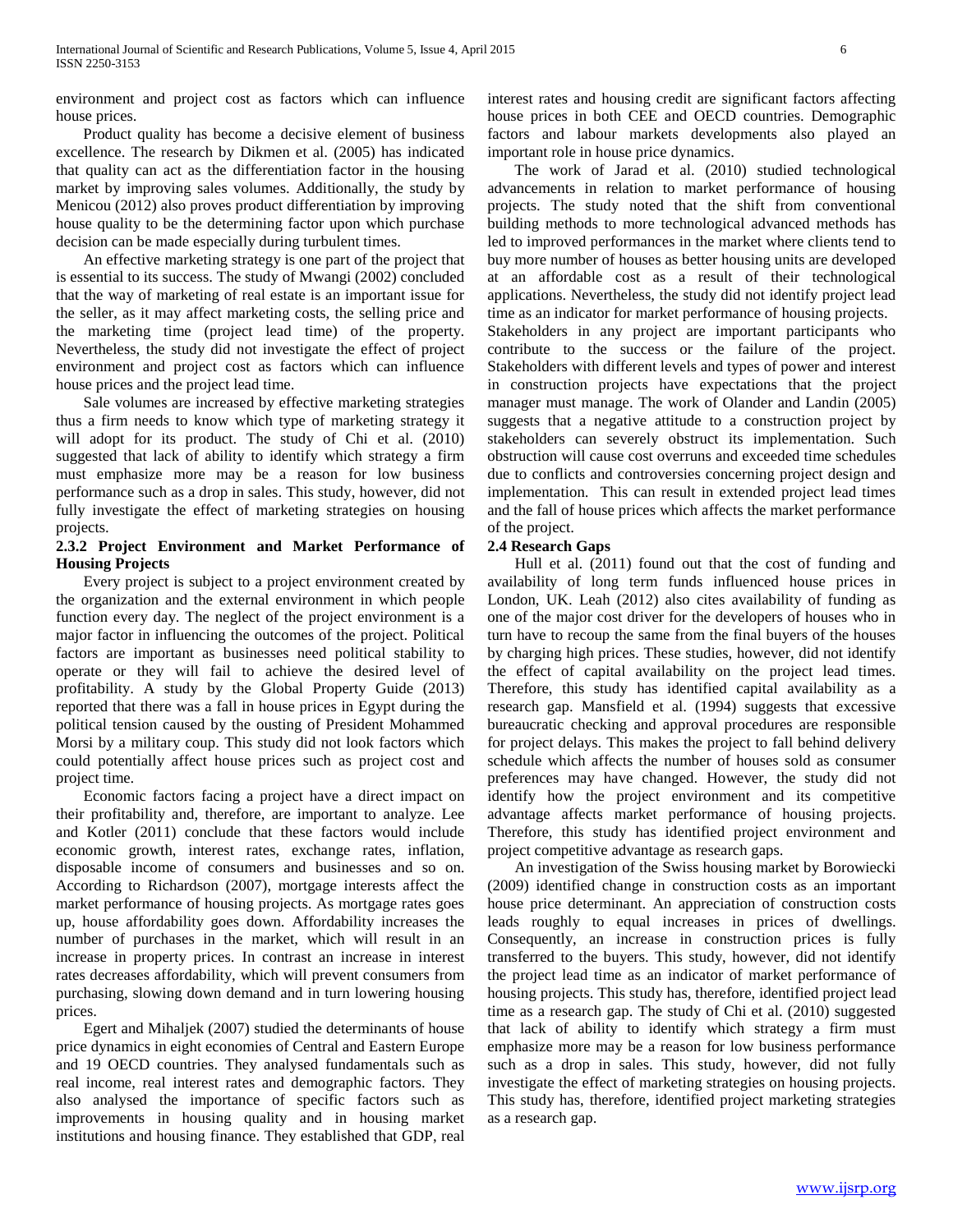The work of Jarad et al. (2010) studied technological advancements in relation to market performance of housing projects in Malaysia. Nevertheless, the study did not identify project lead time as an indicator for market performance of housing projects. A study by the Global Property Guide (2013) reported that there was a fall in house prices in Egypt during the political tension caused by the ousting of President Mohammed Morsi by a military coup. This study did not look at factors which could potentially affect house prices such as project cost and project time. This study has, therefore, identified project cost and project time as research gaps.

 With the exemption of Nigeria, a majority of the studies, such as Mansfield (1994) and Okuwoga (1998), touching on market performance of housing projects have concentrated in the developed countries. This presents a significant research gap considering the fact that the middle class in Kenya, a developing country, is on the rise and that the private sector is the main provider for urban housing projects. This study, therefore, seeks to address a number of issues which have not been adequately addressed especially for the developing countries.

#### III. RESEARCH METHODOLOGY

 The research designs for this study were correlational and the descriptive research designs. Shield and Rangarjan (2013) indicate that descriptive survey is used to describe characteristics of a population or a phenomenon being studied. The arithmetic mean and standard deviation will be used to describe the variables under investigation. While descriptive design will be used to unearth the phenomena in this study, correlational research design will be used to test the extent to which variables in the study relate to each other. The correlational design is mainly used when the researcher wants to determine the relationship that exists between two or more variables of interest (Porter & Carter, 2000). This design is appropriate since the study will adopt a quantitative approach. The correlational design is a quantitative design in which variables are not manipulated; they are only identified and are studied as they occur in a natural setting and relationships between those variables are examined (Sekaran, 2003). This design is suitable since the researcher will not interfere with the variables but will study them as they appear.

 The target population of this study was be 285 respondents. The scope of this study will be all the housing projects in Kilimani area. This study targets the housing projects in the area which were approved by Nairobi City Council, Planning Department in the years 2012, 2013 and 2014. These housing projects were 95 in number. From each housing project, the study targets three categories of respondents namely: the project developer, project architect and the project contractor.

The sampling frame for this study is shown in table 3.1.

#### **Table 3.1 Sampling Frame**

| Number of housing units | Categories of respondents | Target population |
|-------------------------|---------------------------|-------------------|
| 95                      |                           | 285               |

 The sampling frame is, therefore, 3 respondents \* 95 housing projects = 285 respondents. This sampling frame is appropriate for this research as these particular respondents are key participants during the project cycle (initiation, planning, implementation, monitoring, evaluation and closure) of a housing project.

 For the study, probability sampling was used. Here each member of the population has a non-zero probability of being selected and people, places and elements are randomly selected. In this research, random sampling will be used. Sekaran (2003) argues that random sampling reduces sampling error and gives a sample size that is more representative. The sample size for this study was drawn from Saunders et al. (2009) who calculated the sample size of 125 respondents from a target population of 200 respondents using the formula:

 $Na =$   $n * 100$ 

 \_\_\_\_\_\_\_\_\_\_\_ re %

where:

 $Na$  – the desired sample size n – the minimum responses re% – is the estimated response rate. Therefore, the sample size of this study, Na, is calculated as follows:

$$
Na = \frac{100 * 100}{60} = 167
$$
respondents.

 This sample size is also supported by Sekaran (2003) who suggests a minimum of 165 respondents when the target population is 290. The 167 respondents represent 56 housing projects which were selected by random sampling.

 A questionnaire was used for data collection. Kothari (2004) terms the questionnaire as the most appropriate instrument due to its ability to collect large amount of information in a reasonably quick span of time and economic manner. The questionnaire was close ended for ease of analysis. Additionally, this tool will be suitable as it fits the quantitative approach which the study has adopted. The questionnaire was divided into 2 sections. The first section had the bio data questions which will inform on the demographic characteristics of the respondents. The second part was investigating the relationships between each of the 4 independent variables and the dependent variable.

 Prior to the main study a pilot test was conducted with a pretest sample of 10 % of the population size and are thus twenty eight respondents (Mugenda & Mugenda, 2003). Corrections will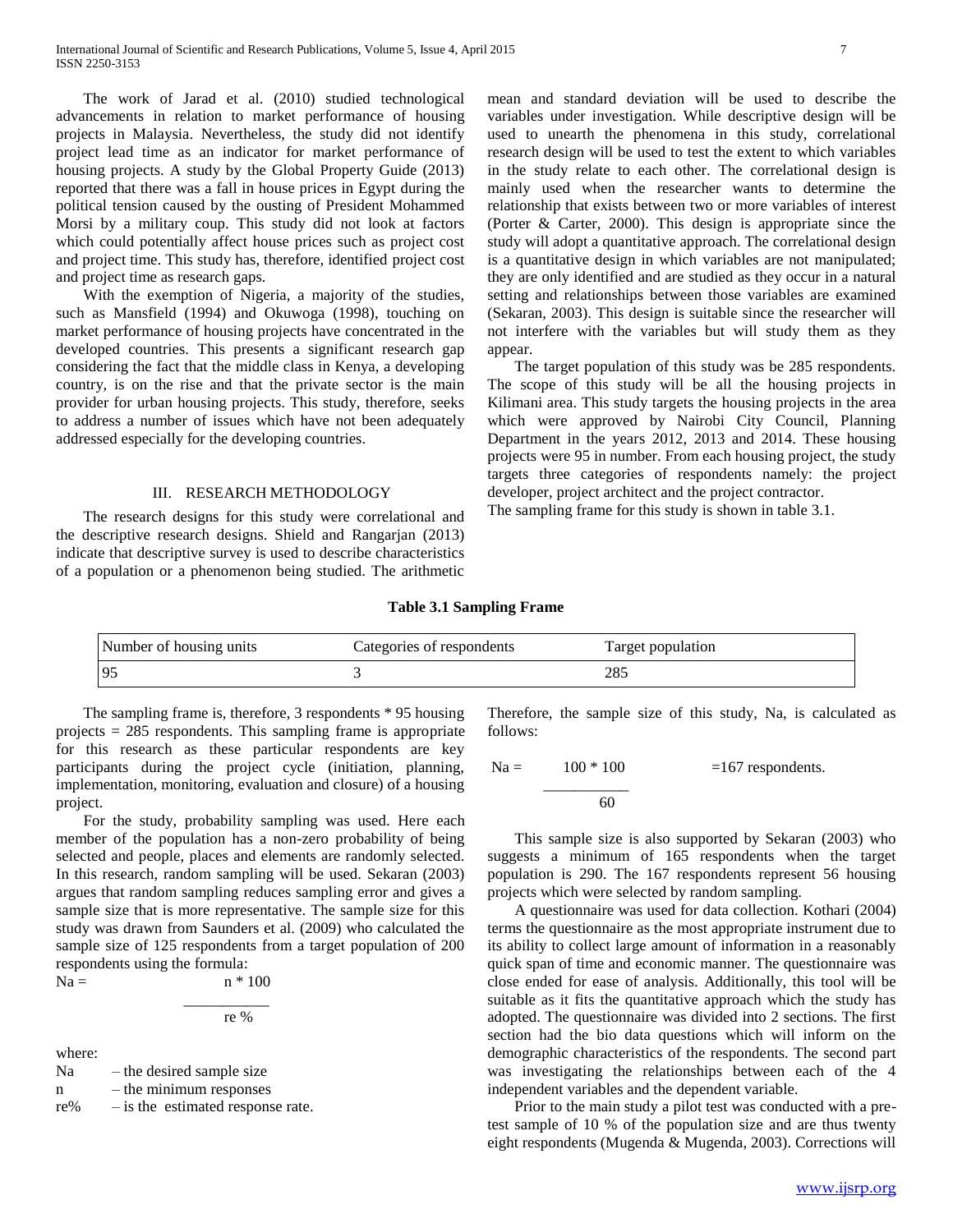thereafter be made before distributing it to the others. This process helps to refine the questionnaire, enhance its readability and minimize the chances of questions being misinterpreted (Saunders et al., 2009). The respondents who took part in the pilot test were not to be used in the main study to eliminate biasness in the research results based on prior knowledge of the contents in the research instrument.

 Reliability refers to the measure of the degree to which the research instruments yield consistent results (Mugenda & Mugenda, 2003). In this study, reliability is ensured by pre testing the questionnaire with a selected sample of twenty eight respondents from nine different housing projects to ensure that there will be no possibility of bias. The test – retest technique will be used since the variables being measured are relatively stable. Marnat (2009) proposes the test – retest method when the variables being measured are relatively stable. The time lapse between the two tests will be two weeks. The scores from both testing periods will then be correlated. It was ensured that the reliability of all items in the research instrument will have a minimum coefficient of 0.7 ( $\alpha$  > 0.7).

 The accuracy of data collected largely depended on the data collection instruments in terms of validity. Validity as noted by Robinson (2002) is the degree to which results obtained from the analysis of the data actually represents the phenomenon under study. Validity was arrived at by having all the objective questions included in the questionnaire. The validity of the research instruments in this study was tested through the contentrelated method. This test of validity method is so selected because it is consistent with the objectives of the study which seek to reveal the details of the contents in market performance of housing projects. The validity of the questionnaire was achieved through a focus group discussion between experts in housing projects and the university supervisor. In this forum, the clarity, relevance and appropriateness of the items will be discussed.

 Data collection was done through the use of the questionnaire. The questionnaires were hand delivered to all the respondents by the researcher. The researcher then collected the filled questionnaires after a week. Low rate of return of duly filled questionnaires is minimized by follow up through telephone communication and email after the period allowed for completion of the questionnaires is over.

 In line with the quantitative approach adopted for this study, the data collected will be analysed both descriptively and inferentially. Descriptive data will be analysed by use of arithmetic mean and standard deviation. The Likert type scale will be used using a scale of  $SD$  – Strongly Disagree;  $D$  – Disagree;  $N$  –Neutral;  $A$  – Agree; and  $SA$  – Strongly Agree as recommended by Alan (2001). During analysis of data collected by Likert scale, Carifio and Rocco (2007) indicates Strongly Disagree (SD)  $1 < SD < 1.7$ ; Disagree (D)  $1.8 < D < 2.5$ ; Neutral (N)  $2.6 < N < 3.3$ ; Agree (A)  $3.4 < A < 4.1$ ; and Strongly Agree  $(SA)$  4.2 < SA < 5.0. These propositions were followed in data analysis in this study in the interpretation of descriptive data obtained by use of Likert scale.

 Inferential statistics was analysed using the Pearson Product Moment Correlation, r. Mugenda and Mugenda (2003) notes that correlation is used to analyze the degree of relationship between two variables. The Pearson Product Moment Correlation is

appropriate for analyzing the data since the relationships between the variables are linear. The correlation was done at a 0.05 level of significance. According to Shirley et al. (2005), the strength of the relationship was considered weak for  $0.1 \le r \le 0.29$ , moderate for  $0.3 \le r \le 0.59$  and strong if  $0.6 \le r \le 0.9$ . To test the hypothesis, if the p value  $\leq 0.05$  then a relationship exists and the null hypothesis was then to be rejected.

 Based on the hypotheses formulated in this study, the following correlation models were developed whereby:

|                                               | Dependent Variable           |
|-----------------------------------------------|------------------------------|
| $X_1, X_2, X_3, X_4$                          | <b>Independent Variables</b> |
| ßο                                            | Constant term                |
| $\beta_1$ , $\beta_2$ , $\beta_3$ , $\beta_4$ | Beta terms                   |
| ε.                                            | Error term                   |
| $y = \beta_0 + \beta_2 X_2 + \varepsilon$     |                              |

### **Model 1**

 Hypothesis 1: Project environment does not influence the market performance of urban housing projects.

Market Performance = f (Project environment)  $y = \beta_0 + \beta_3 X_3 + \varepsilon$ 

#### **Model 2**

 Hypothesis 2: Project competitive advantage does not influence the market performance of urban housing projects. Market Performance = f (Project competitive advantage)  $y = \beta_0 + \beta_4 X_4 + \varepsilon$ 

### **Model 3**

 Hypothesis 3: project environment and project competitive advantage do not influence the market performance of housing projects.

 Market Performance = f (project environment, Project competitive advantage)

 $y = \beta_0 + \beta_1 X_1 + \beta_2 X_2 + \varepsilon$ 

#### IV. DATA ANALYSIS, PRESENTATION AND INTERPRETATION

#### **4.1 Response Rate**

 A randomly selected sample of 167 respondents was chosen and a questionnaire was used to collect the data. A total of 114 responses were received, representing a 68% response rate. According to Mugenda and Mugenda (2003) a 50% response rate is adequate, 60% good and above 70% rated very good. This implies that basing on this assertion; the response rate in this case of 68% was good enough to make statistical generalizations.

#### **4.2 Demographic Information of the Respondents**

 The general information on the respondents comprised of questions about their age, which profession they were in and the number of years they had worked in their profession.

#### **4.2.1 Age bracket of the respondents**

 The respondents were asked to indicate their age bracket. Age was not a consideration in the selection of the respondents in this study. Thus, this question helped to ascertain that the ages of respondents were normally distributed. From the results in table 4.1, 6.1 % were below 30 years old; 29.8% were aged between 31 and 40 years; 40.4% were aged between 41 and 50 years while 23.7% were aged between 51 and 60 years old.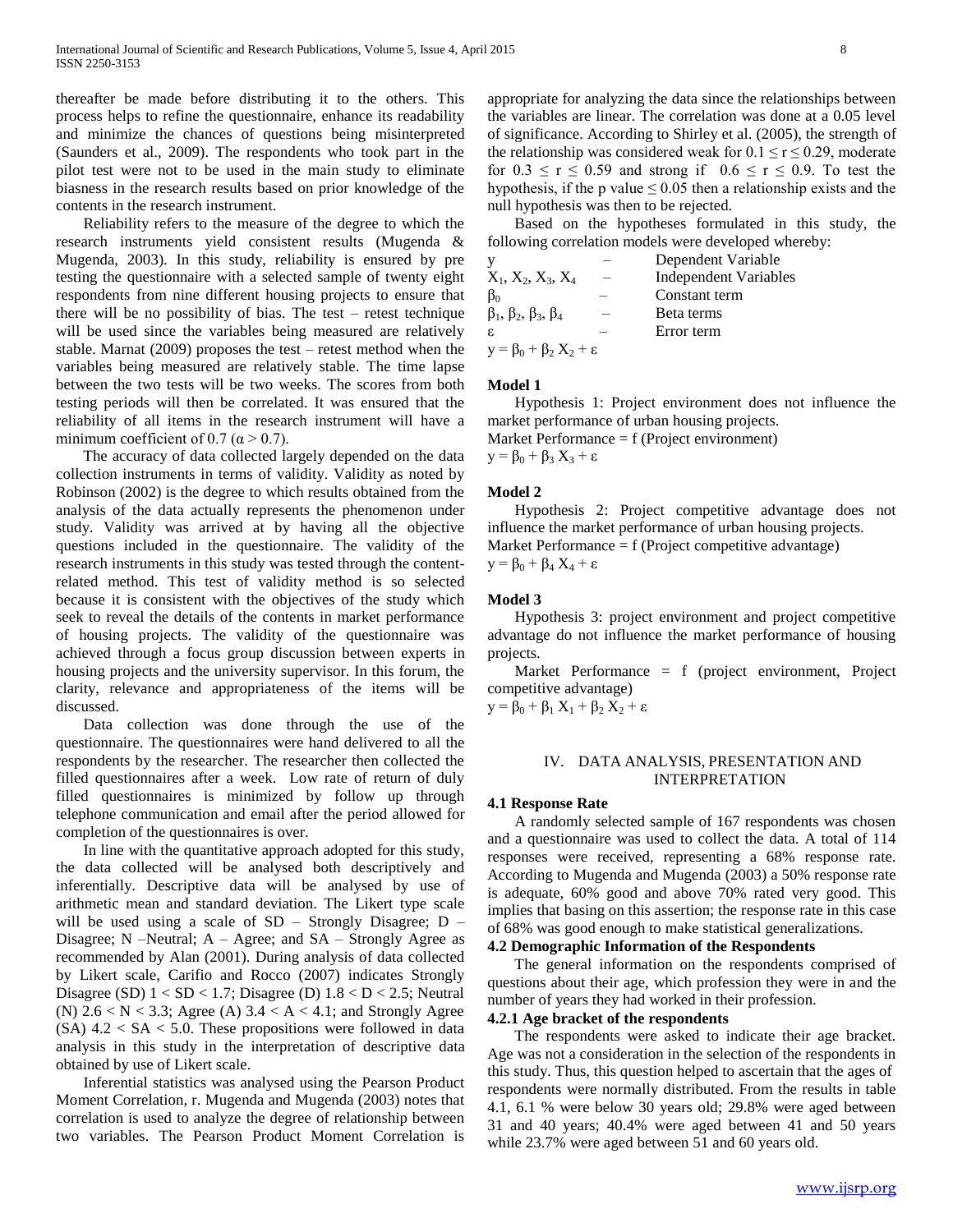| Age                    | Frequency     | Percentage     |
|------------------------|---------------|----------------|
| Below 30               | $\mathcal{I}$ | 6.1%           |
| $31 - 40$<br>$41 - 50$ | 34<br>46      | 29.8%<br>40.4% |
| $51 - 60$              | 27            | 23.7%          |
| <b>Total</b>           | 114           | 100%           |

#### **Table 4.1 Respondents' Age**

# **4.2.2 Profession of the Respondents**

The respondents were asked to indicate their profession. The results are shown in table 4.2

| <b>Profession</b>                  | Frequency | Percentage     |  |
|------------------------------------|-----------|----------------|--|
| Project architect                  | 43        | 37.7%          |  |
| Project developer                  | 33        | 28.9%<br>33.3% |  |
| Project contractor<br><b>Total</b> | 38<br>114 | 100%           |  |

# **Table 4.2 Respondents' Profession**

 From the research findings, 37.7% of the respondents were project architects; 28.9% were project developers; while 33.3% were project contractors. This question helped to determine whether the respondents were normally distributed across the three professions. This data was important because the study equally involved all the three categories of respondents.

 The respondents were asked to indicate their profession. This information was considered important to responding to the questionnaire in terms of understanding the items which the questionnaire sought to measure. The results are shown in table

**4.2.3 Years Worked by the Respondents**

| No of years worked                                                         | <b>Frequency</b>     | Percentage                       |  |
|----------------------------------------------------------------------------|----------------------|----------------------------------|--|
| Below 5 years                                                              | 14                   | 12.3%                            |  |
| $6 - 10$ years<br>$11 - 15$ years<br>$16 - 20$ years<br>More than 20 years | 18<br>27<br>33<br>22 | 15.8%<br>23.7%<br>28.9%<br>19.3% |  |
| <b>Total</b>                                                               | 114                  | 100%                             |  |

### **Table 4.3 Number of years worked in the profession**

4.3

 The research findings indicated that 12.3% of the respondents had worked below 5 years; 15.8% had worked between 6 and 10 years in their profession; 23.7% indicated 11 to 15 years; 28.9% of the respondents indicated 16 to 20 years; while 19.3% had worked for more than 20 years in their profession.

#### **4.3 Analysis of Market Performance of Housing Projects**

 Market performance was identified in this study as the dependent variable. Theoretical and empirical review of this study showed that number of houses sold, the project lead time and the change in house prices are pointers of market

performance. Data was, therefore, collected to measure these aspects of market performance. This was achieved by having three items each addressing the indicators of market performance of housing projects.

# **4.3.1 Percentage of the Houses Sold Since Project Inception**

 The respondents were asked to indicate what percentage of the houses had been sold since the inception of the project. From extensive theoretical and empirical literature reviewed in the study, the number of houses sold indicated how the project was performing in the market. This information was considered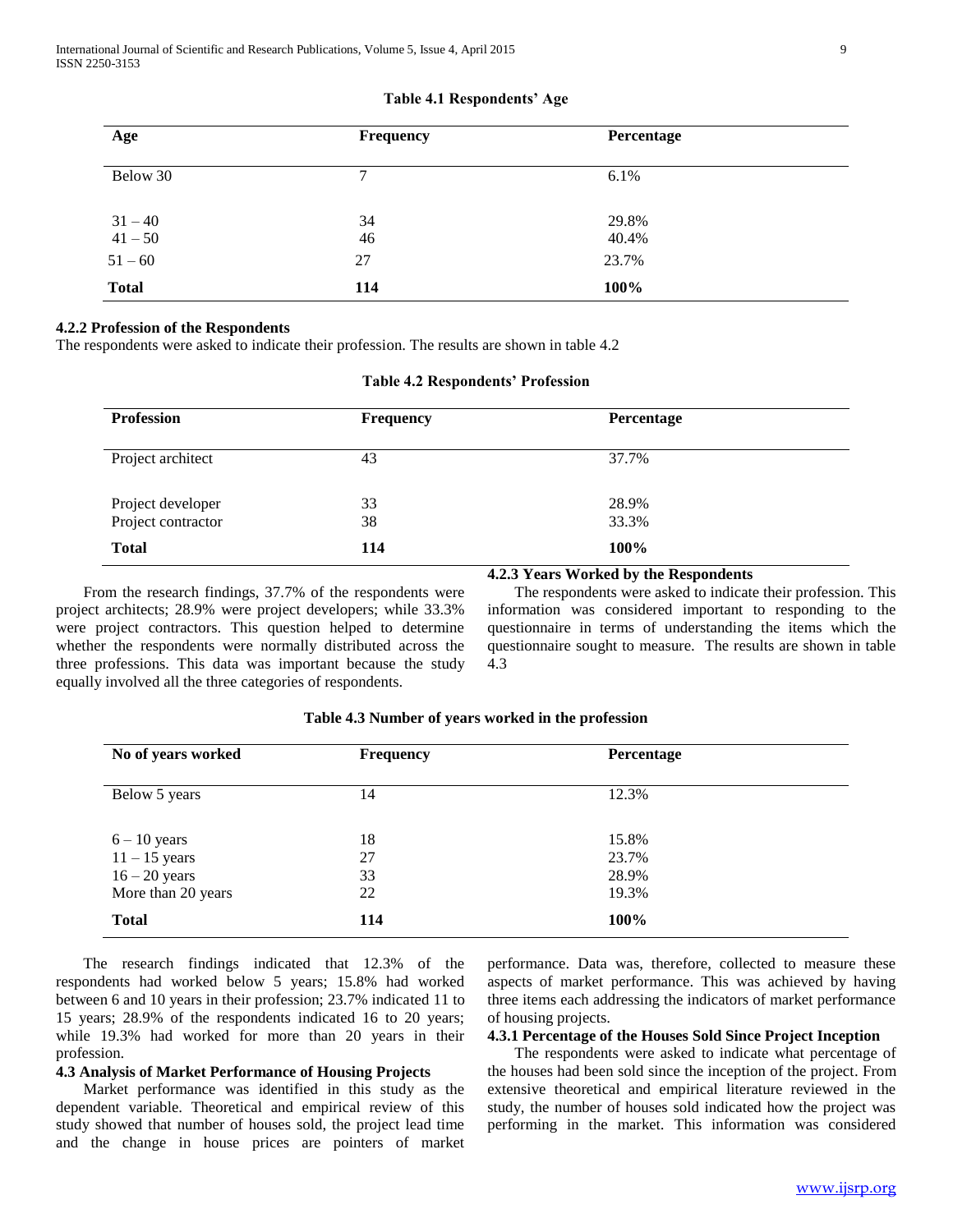important in respecting to assessing how many houses were yet unsold. The results are shown in table 4.4

| % of houses sold since project inception | <b>Frequency</b> | Percentage              |
|------------------------------------------|------------------|-------------------------|
| Below 20%                                | 17               | 14.9%                   |
| $21 - 40%$<br>$41 - 60%$<br>$61 - 80%$   | 27<br>33<br>28   | 23.7%<br>28.9%<br>24.6% |
| Above $80\%$                             | 9                | 7.9%                    |
| <b>Total</b>                             | 114              | 100%                    |

# **Table 4.4 Houses Sold Since Project Inception**

**4.3.2 Time taken for the houses to be sold after project completion**

 The respondents were asked to indicate much time it took for all the houses to be sold when the housing project was

#### **Table 4.5 Time Taken for the Houses to be Sold After Project Completion**

4.5

| Time taken for the houses to be sold after<br>project completion | <b>Frequency</b> | <b>Percentage</b> |
|------------------------------------------------------------------|------------------|-------------------|
| Below 6 months                                                   | 15               | 13.2%             |
| $7-12$ months                                                    | 42               | 36.8%             |
| $13 - 18$ months                                                 | 26               | 22.8%             |
| $18 - 24$ months                                                 | 20               | 17.5%             |
| Above 24 months                                                  | 11               | 9.6%              |
| <b>Total</b>                                                     | 114              | 100%              |

 From the data findings, 36.8% of the respondents indicated that the project lead time was between  $7 - 12$  months, 22.8% indicated  $13 - 18$  months, 17.5% indicated  $18 - 24$  months, 13.2 % of the respondents indicated that the lead time was below 6 months while 9.6 % indicated that the project lead time was above 24 months. Project lead time is important in this study since a project investor wants to recoup the investment in the shortest time possible. From the results, a project has a 50 % chance is selling all the housing units within the one year and an

equal 50 % chance in selling the units within a period of more than one year.

completed. This question was considered important in determining the project lead time. The results are shown in table

#### **4.3.3 Significant Changes in the Selling Price of the Houses**

 The respondents were asked whether there was a significant change in the selling price of the houses after the completion of the housing project. The results are shown in table 4.6

#### **Table 4.6 Significant Changes in Selling Price of the Houses**

| Significant change in selling price | <b>Frequency</b> | Percentage |  |
|-------------------------------------|------------------|------------|--|
| Yes                                 | 101              | 88.6%      |  |
| N <sub>0</sub>                      | 13               | 11.4%      |  |
| <b>Total</b>                        | 114              | 100%       |  |

 From the findings, 88.6% indicated that there was a significant change in the selling price while only 11.4% indicated

that there was no change in the selling price. The theoretical and empirical literature reviewed in the study revealed that during the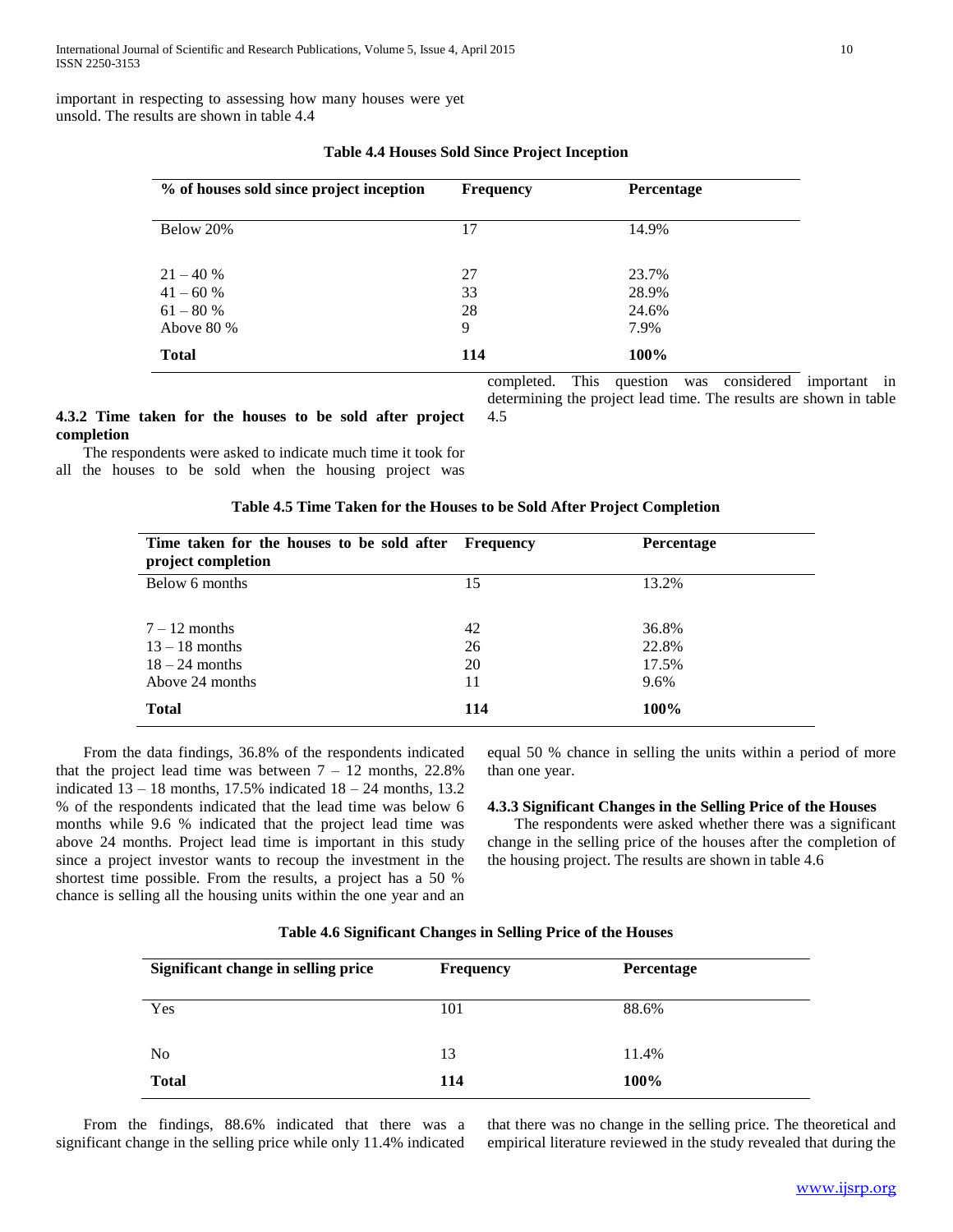life cycle of the housing project, the selling price of the housing units may be affected by certain factors which may significantly cause a change in the selling price. The information obtained from this sold indicated that a majority (88%) of the projects had a significant change in the selling price.

# **4.4 Analysis of Project Environment**

 In this section, descriptive and inferential statistics on the influence of project environment on market performance was analyzed. In this study, project environment was identified as an independent variable with its indicators being the nature of the economic environment, the nature of the political environment, level of technology and level of stakeholder support. Data was, therefore, collected to measure these aspects of project environment by use of twelve items in the questionnaire.

# **4.4.1 Descriptive Analysis of Project Environment on Market Performance of Housing Projects**

 The descriptive analysis of project environment on market performance of housing projects is shown in table 4.11. Twelve items were developed to measure the extent of this relationship.

# **Table 4.11: Means and Standard Deviations of Project Environment and Market Performance of Housing Projects**

| N <sub>0</sub>  | <b>Variable</b>                                                                     | N   | <b>Mean</b> | Std. Dev. |
|-----------------|-------------------------------------------------------------------------------------|-----|-------------|-----------|
| 10a             | The nature of the economic environment influences 114<br>the number of houses sold  |     | 4.429825    | .9214196  |
| 10 <sub>b</sub> | The nature of the economic environment influences 114<br>the project lead time      |     | 3.432105    | 1.267909  |
| 10c             | The nature of the economic environment influences 114<br>the house prices           |     | 3.368421    | 1.530013  |
| 10d             | The nature of the political environment influences 114<br>the number of houses sold |     | 3.877193    | 1.256067  |
| 10 <sub>e</sub> | The nature of the political environment influences 114<br>the project lead time     |     | 4.201754    | .9971626  |
| 10f             | The nature of the political environment influences 114<br>the house prices          |     | 2.798246    | 1.45845   |
| 10 <sub>g</sub> | The level of technology influences the number of 114<br>houses sold                 |     | 3.359649    | 1.269988  |
| 10 <sub>h</sub> | The level of technology influences the project lead 114<br>time                     |     | 3.140351    | 1.211137  |
| 10i             | The level of technology influences the house prices                                 | 114 | 3.429825    | 1.323506  |
| 10j             | The level of stakeholder support influences the 114<br>number of houses sold        |     | 3.657895    | .8289982  |
| 10k             | The level of stakeholder support influences the 114<br>project lead time            |     | 3.27193     | .9433989  |
| 101             | The level of stakeholder support influences the 114<br>houses prices                |     | 3.587719    | .9849433  |
|                 | Composite Mean = $3.46592$<br>Composite Standard Deviation = $0.43181$              |     |             |           |

 Item 9a sought to establish the extent to which the nature of the economic environment influences the number of houses sold. The mean score was 4.429825 while the standard deviation was 0.9214196. This result indicates that the majority of the respondents strongly agreed the nature of the economic environment influences the number of houses sold. Item 9b sought to establish the extent to which the nature of the economic environment influences the project lead time. The mean score was 3.432105 while the standard deviation was 1.267909. This result indicates that the majority of the respondents agreed that the nature of the economic environment influences the project

lead time. Item 9c sought to establish the extent to which the nature of the economic environment influences the house prices. The mean score was 3.368421 while the standard deviation was 1.530013. This result indicates that the majority of the respondents agreed that the nature of the economic environment influences the house prices.

 Item 9d sought to establish the extent to which the nature of the political environment influences the number of houses sold. The mean score was 3.877193 while the standard deviation was 1.256067. This result indicates that the majority of the respondents agreed the nature of the political environment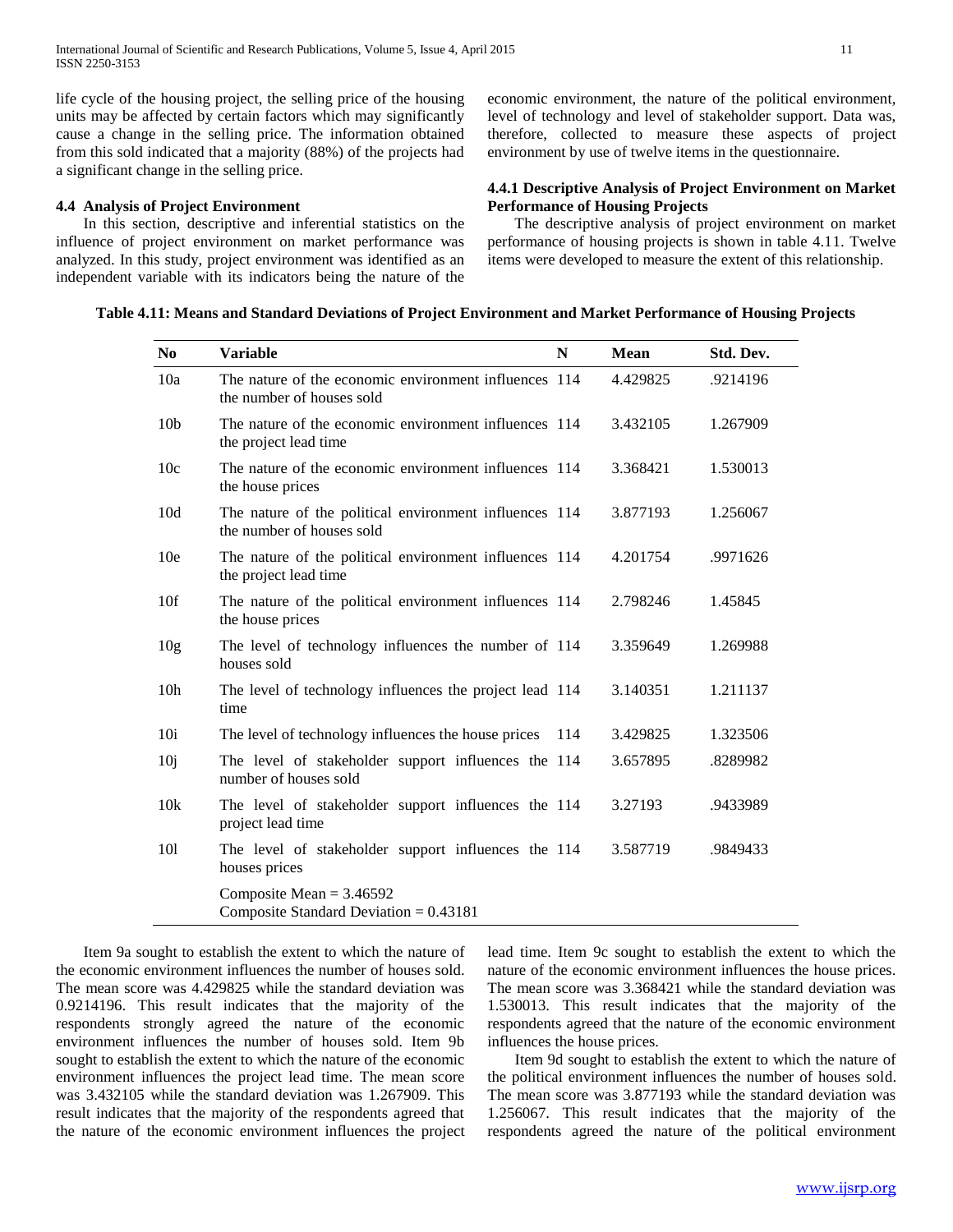influences the number of houses sold. Item 9e sought to establish the extent to which the nature of the political environment influences the project lead time. The mean score was 4.201754 while the standard deviation was 0.9971626. This result indicates that the majority of the respondents strongly agreed that the nature of the political environment influences the project lead time. Item 9f sought to establish the extent to which the nature of the political environment influences the house prices. The mean score was 2.798246 while the standard deviation was 1.45845. This result indicates that the majority of the respondents were neutral that the nature of the political environment influences the house prices.

 Item 9g sought to establish the extent to which the level of technology influences the number of houses sold. The mean score was 3.359649 while the standard deviation was 1.269988. This result indicates that the majority of the respondents agreed the level of technology influences the number of houses sold. Item 9h sought to establish the extent to which the level of technology influences the project lead time. The mean score was 3.140351 while the standard deviation was 1.211137. This result indicates that the majority of the respondents were neutral that the level of technology influences the project lead time. Item 9i sought to establish the extent to which the level of technology influences the house prices. The mean score was 3.429825 while the standard deviation was 1.323506. This result indicates that the majority of the respondents agreed that the level of technology influences the house prices.

 Item 9j sought to establish the extent to which the level of stakeholder support influences the number of houses sold. The mean score was 3.657895 while the standard deviation was 0.8289982. This result indicates that the majority of the respondents agreed the level of stakeholder support influences the number of houses sold. Item 9k sought to establish the extent to which the level of stakeholder support influences the project lead time. The mean score was 3.27193 while the standard deviation was 0.9433989. This result indicates that the majority of the respondents were neutral that the level of stakeholder support influences the project lead time. Item 9l sought to establish the extent to which the level of stakeholder support influences the house prices. The mean score was 3.587719 while the standard deviation was 0.9849433. This result indicates that the majority of the respondents agreed that the level of stakeholder support influences the house prices.

 The composite mean score for these items was 3.46592 while the composite standard deviation was 0.43181. In respect to the study, the implication of this result meant that the respondents agreed that project environment influences the market performance of housing projects.

# **4.4.2 Inferential Analysis of Project Environment on Market Performance of Housing Projects**

 Research objective 3 of this study was designed to determine the influence of project environment on market performance of urban housing projects. The hypothesis formulated and tested for this objective was:

#### **Hypothesis 1**

 H0: Project environment does not influence market performance of urban housing projects.

 H1: Project environment influences market performance of urban housing projects.

The corresponding correlational model was:

Market Performance = f (Project environment)

$$
y = \beta_0 + \beta_3 X_3 + \varepsilon
$$

 The data that was used to test this hypothesis were collected using items 9a to 9l measuring the influence of project environment on market performance. In the Likert type scale that was used, each item consisted of a statement that measured the extent to which project environment influenced market performance. Respondents were asked to indicate by way of ticking the appropriate statement using a scale of 5 to 1 where 5 represented SA – Strongly Agree; 4 represented A –Agree; 3 represented  $N -$  Neutral; 2 represented  $D -$  Disagree; while 1 represented SD – Strongly Disagree

 The results arising from running an ordered probit on Stata analysis software are presented in table 4.12. The analysis was done at a 0.05 level of significance.

#### **Table 4.12: Ordered Probit Results for Project Environment**

| Market<br>Performance<br><b>Housing Projects</b> | of Coef.     | Std. Err. | P value |
|--------------------------------------------------|--------------|-----------|---------|
| <b>Project Environment</b>                       | $-0.4326502$ | 0.2888926 | 0.03156 |
| $-0.1979$                                        |              |           |         |

The calculated correlation coefficient shows that  $r = -0.1979$ . According to Shirley et al. (2005), the strength of the relationship will be considered weak for  $0.1 \le r \le 0.29$ , moderate for  $0.3 \le r \le$ 0.59 and strong if  $0.6 \le r \le 0.9$ . It can, therefore, be concluded that there is a weak negative correlation between project environment and market performance of housing projects. Additionally, project environment negatively contributed 43.2% to the model. Therefore, project environment significantly influences market performance of housing projects. The P value was 0.03156. This value being less than 0.05, the null hypothesis was, therefore, rejected and it was concluded that there was a

significant relationship between project environment and market performance of housing projects.

## **4.5 Analysis of Project Competitive Advantage**

 In this section, descriptive and inferential statistics on the influence of project competitive advantage on market performance was analyzed. In this study, project competitive advantage was identified as an independent variable with its indicators being level of product differentiation and the type of project marketing strategies used. Data was, therefore, collected to measure these aspects of project competitive advantage by use of six items in the questionnaire.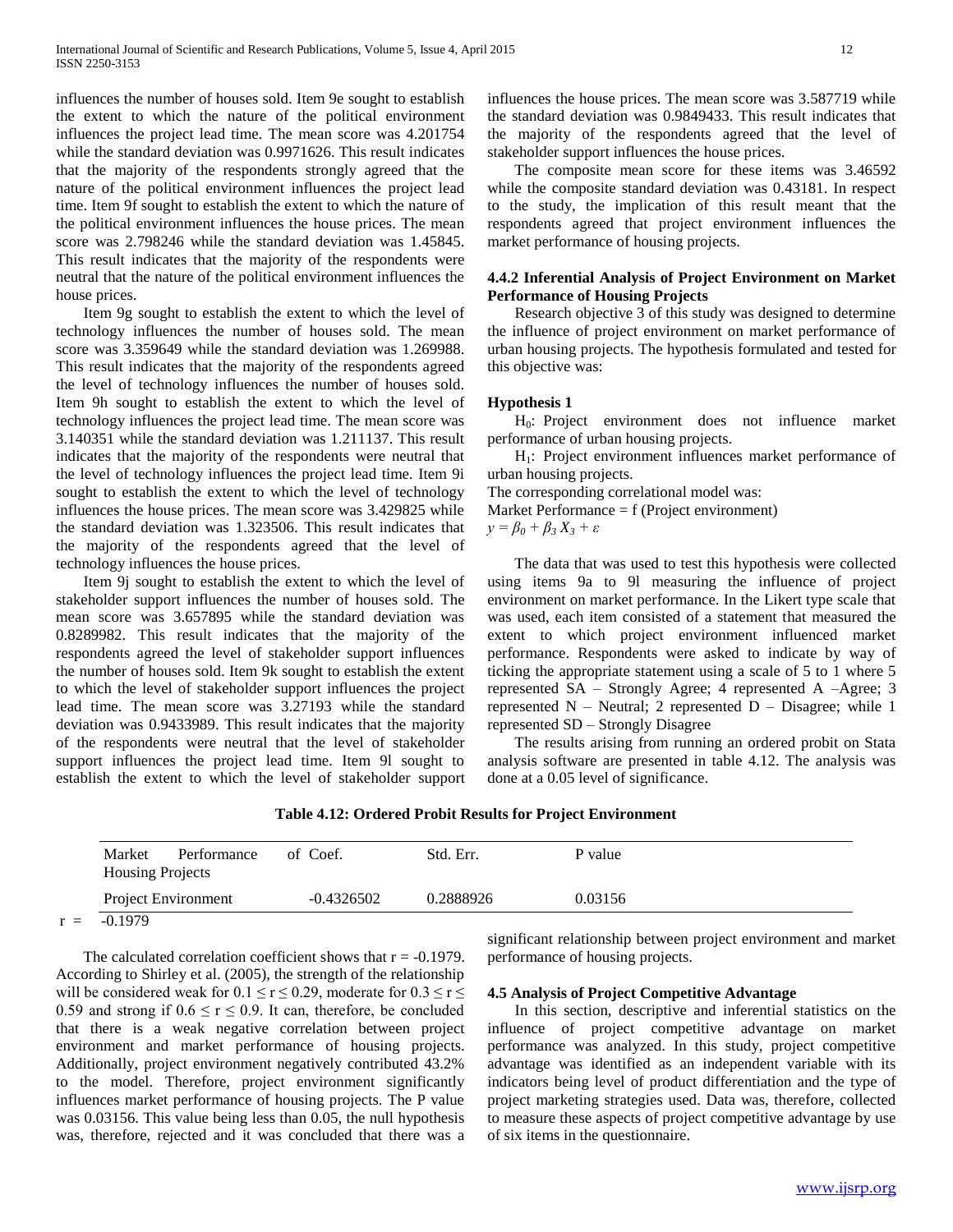# **4.5.1 Descriptive Analysis of Project Competitive Advantage on Market Performance of Housing Projects**

 The descriptive analysis of project competitive advantage on market performance of housing projects is shown in table 4.13. Six items were developed to measure the extent of this relationship.

| N <sub>0</sub>  | <b>Item</b>                                                                               | N | Mean     | Std. Dev. |
|-----------------|-------------------------------------------------------------------------------------------|---|----------|-----------|
| 10a             | Level of product differentiation influences the 114<br>number of houses sold              |   | 4.140351 | .8078946  |
| 10 <sub>b</sub> | Level of product differentiation influences the 114<br>project lead time                  |   | 3.04386  | 1.155137  |
| 10c             | Level of product differentiation influences the 114<br>house prices                       |   | 4.210526 | .897131   |
| 10d             | The type of project marketing strategies used 114<br>influences the number of houses sold |   | 3.912281 | .8261372  |
| 10 <sub>e</sub> | The type of project marketing strategies used 114<br>influences the project lead time     |   | 2.885965 | .9754397  |
| 10f             | The type of project marketing strategies used 114<br>influences the house prices          |   | 2.289474 | .9751214  |
|                 | Composite Mean $= 3.41374$<br>Composite Standard Deviation = $0.44581$                    |   |          |           |

 Item 10a sought to establish the extent to which the level of product differentiation influences the number of houses sold. The mean score was 4.140351 while the standard deviation was 0.8078946. This result indicates that the majority of the respondents agreed that the level of product differentiation influences the number of houses sold. Item 10b sought to establish the extent to which the level of product differentiation influences the project lead time. The mean score was 3.04386 while the standard deviation was 1.155137. This result indicates that the majority of the respondents were neutral that the level of product differentiation influences the project lead time. Item 10c sought to establish the extent to which the level of product differentiation influences the house prices. The mean score was 4.210526 while the standard deviation was 0.897131. This result indicates that the majority of the respondents strongly agreed that the level of product differentiation influences the house prices.

 Item 10d sought to establish the extent to which the type of project marketing strategies used influences the number of houses sold. The mean score was 3.912281 while the standard deviation was 0.8261372. This result indicates that the majority of the respondents agreed that the type of project marketing strategies used influences the number of houses sold. Item 10e sought to establish the extent to which the type of project marketing strategies used influences the project lead time. The mean score was 2.885965 while the standard deviation was 0.9754397. This result indicates that the majority of the respondents were neutral that the type of project marketing strategies used influences the project lead time. Item 10f sought to establish the extent to which the type of project marketing strategies used influences the house prices. The mean score was 2.289474 while the standard deviation was 0.9751214. This result indicates that the majority of the respondents disagreed

that the type of project marketing strategies used influences the house prices.

 The composite mean score for these items was 3.41374 while the composite standard deviation was 0.44581. In respect to the study, the implication of this result meant that the respondents agreed that project competitive advantage influences the market performance of housing projects.

## **4.5.2 Inferential Analysis of Project Competitive Advantage on Market Performance of Housing Projects**

 Research objective 4 of this study was designed to determine the influence of project competitive advantage on market performance of urban housing projects. The hypothesis formulated and tested for this objective was:

# **Hypothesis 2**

 H0: Project competitive advantage does not influence market performance of urban housing projects.

 H1: Project competitive advantage influences market performance of urban housing projects.

The corresponding correlational model was:

Market Performance  $= f$  (Project competitive advantage)

*y = β<sup>0</sup> + β<sup>4</sup> X<sup>4</sup> + ε*

 The data that was used to test this hypothesis were collected using items 10a to 10f measuring the influence of project competitive advantage on market performance. In the Likert type scale that was used, each item consisted of a statement that measured the extent to which project competitive advantage influenced market performance. Respondents were asked to indicate by way of ticking the appropriate statement using a scale of 5 to 1 where 5 represented SA – Strongly Agree; 4 represented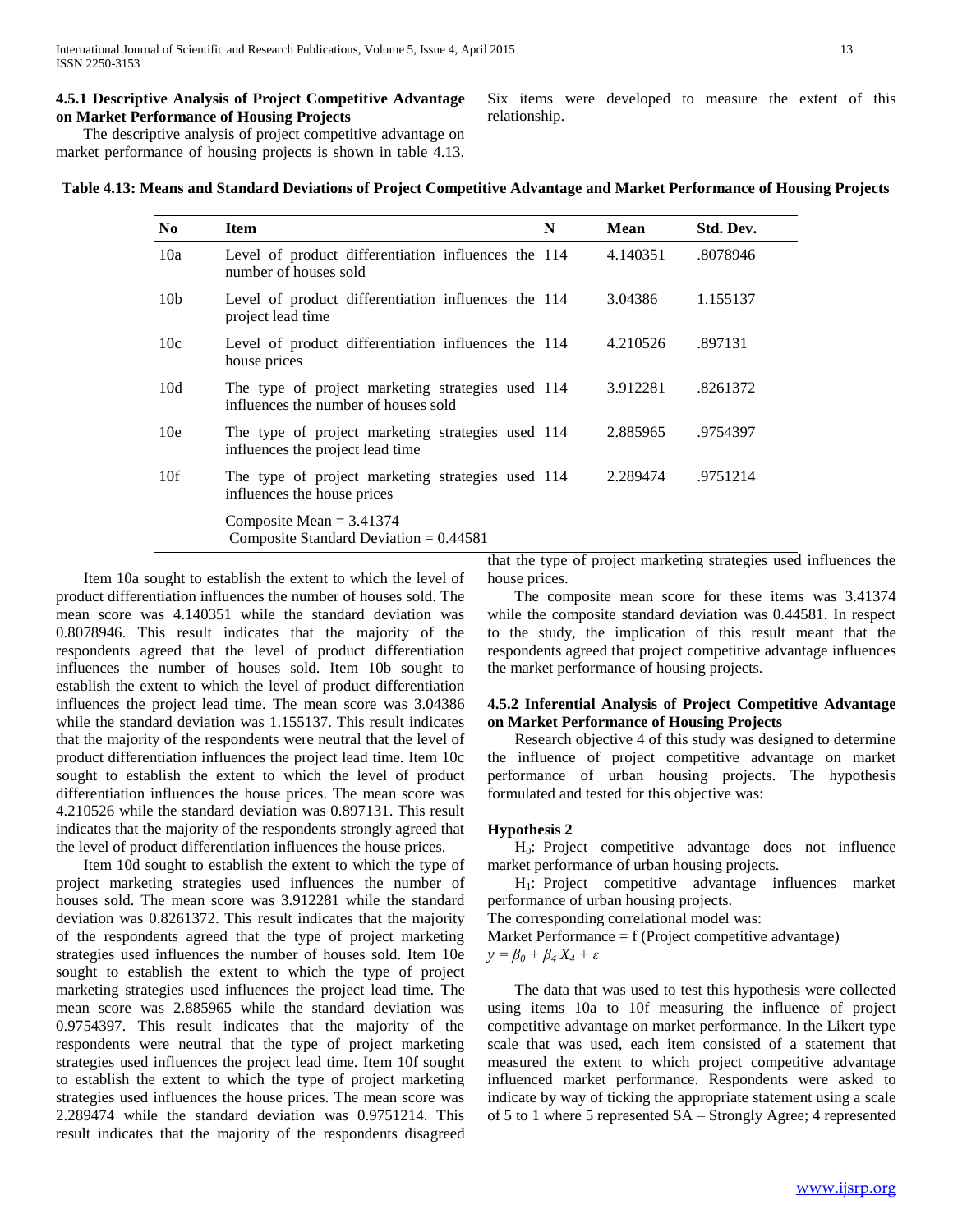|  |                                                       |  | A $-A$ gree; 3 represented N – Neutral; 2 represented D – |  |
|--|-------------------------------------------------------|--|-----------------------------------------------------------|--|
|  | Disagree; while 1 represented SD – Strongly Disagree. |  |                                                           |  |

 The results arising from running an ordered probit on Stata analysis software are presented in table 4.14. The analysis was done at a 0.05 level of significance.

|  |  |  | Table 4.14: Ordered Probit Results for Project Competitive Advantage |
|--|--|--|----------------------------------------------------------------------|
|--|--|--|----------------------------------------------------------------------|

| Market Performance of Housing Coef.<br>Projects |           | Std. Err. | P value |  |
|-------------------------------------------------|-----------|-----------|---------|--|
| <b>Project Competitive Advantage</b>            | 0.5941967 | 0.2473653 | 0.0424  |  |
| 0.4872                                          |           |           |         |  |

The calculated correlation coefficient shows that  $r = 0.4872$ . According to Shirley et al. (2005), the strength of the relationship will be considered weak for  $0.1 \le r \le 0.29$ , moderate for  $0.3 \le r \le$ 0.59 and strong if  $0.6 \le r \le 0.9$ . It can, therefore, be concluded that there is a moderate positive correlation between project competitive advantage and market performance of housing projects. Therefore, an increase in project competitive advantage leads to an increase in market performance of housing projects. Additionally, a unit % increase in project competitive advantage would result to 59% increase in market performance. Therefore, project competitive advantage significantly influences market performance of housing projects. The P value was 0.0424. This value being less than 0.05, the null hypothesis was, therefore, rejected and it was concluded that there was a significant relationship between project competitive advantage and market performance of housing projects.

# **4.6 Analysis of Project Environment and Project Competitive Advantage on Market Performance of Housing Projects**

 The correlational model which sought to examine the influence of project cost, project time, project environment and project competitive advantage on market performance of housing projects was formulated as below:

 Market Performance = f (project environment, Project competitive advantage) *y* =  $β$ <sup>0</sup> +  $β$ <sup>1</sup>  $X$ <sup>1</sup> + ε

 The results arising from running an ordered probit on Stata analysis software are presented in table 4.15.

| Table 4.15: Ordered Probit Results for Project Cost, Project Time, Project Environment and Competitive Advantage |  |  |
|------------------------------------------------------------------------------------------------------------------|--|--|
|                                                                                                                  |  |  |

| Market<br>Performance<br>of<br>Projects                                    | Housing Coef. | Std. Err.                  | P value |
|----------------------------------------------------------------------------|---------------|----------------------------|---------|
| Project Environment                                                        | $-0.4895407$  | 0.2953548                  | 0.005   |
| Project Competitive Advantage                                              | 0.6609181     | 0.2534523                  | 0.0099  |
| Composite Mean $= 3.59053$<br>Standard<br>Composite<br>Deviation<br>0.4768 | $\equiv$      |                            |         |
| $-0.3279$<br>LR chi $2(4)$                                                 | 17.84         | Table chi-square = $7.815$ |         |

The calculated correlation coefficient shows that  $r = -0.3279$ . According to Shirley et al. (2005), the strength of the relationship will be considered weak for  $0.1 \le r \le 0.29$ , moderate for  $0.3 \le r \le$ 0.59 and strong if  $0.6 \le r \le 0.9$ . It can, therefore, be concluded that there is a moderate negative correlation between project environment, project competitive advantage and market performance of housing projects. Having the composite mean as 3.59053 and the standard deviation as 0.4768, meant that the respondents agreed that project environment and project competitive advantage had a significant influence on the market performance of housing projects.

# V. SUMMARY OF FINDINGS, CONCLUSIONS AND RECOMMENDATIONS

5.1 Summary of the Findings

 This study aimed to investigate the factors affecting market performance of housing projects. Two hypotheses were formulated and tested using the Pearson Product Correlation Moment since the relationships under investigation were linear. From the analysis, all the four null hypotheses were rejected. Where  $p \le 0.05$ , the null hypothesis was rejected and it was concluded that a correlation model existed implying that a significant relationship was established between the variables under consideration. The strength of the established relationship was considered weak for  $0.1 < r < 0.29$ ; moderate for  $0.3 < r <$ 0.59; and strong for  $0.6 < r < 1.0$ . The positive or negative sign of the 'r' values denoted the direction of the relationship under investigation.

For H<sub>1</sub>,  $r = -0.6124$  and the  $p = 0.0477 < 0.05$  meant that the null hypothesis was rejected and it was concluded that there was a significant relationship between project cost and market performance of housing projects. The null hypothesis was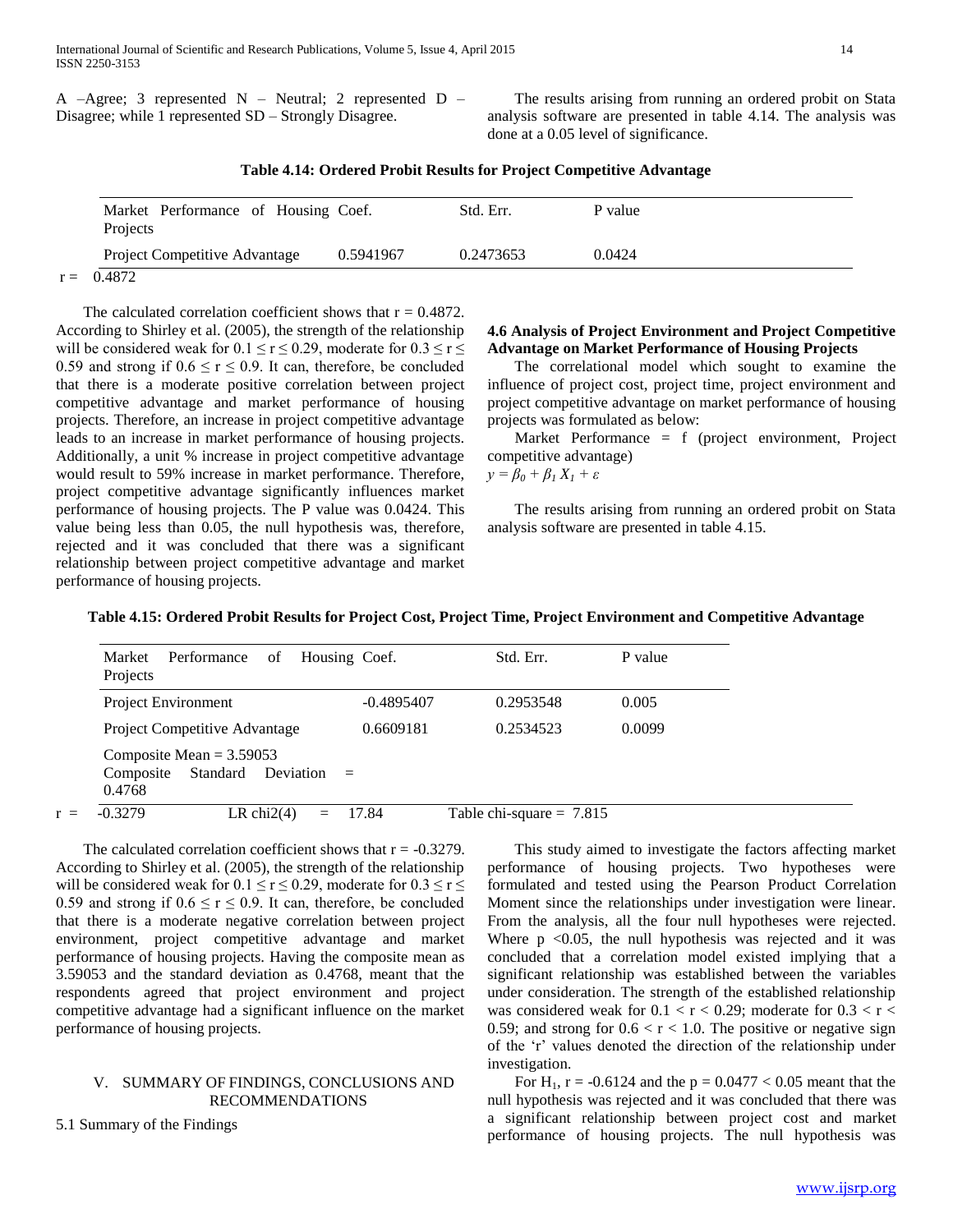rejected for H<sub>2</sub>, when r = -0.5792 and p =  $0.015 < 0.05$ . It was concluded that there was a significant relationship between project time and market performance of housing projects. For H<sub>3</sub>,  $r = -0.1979$  and  $p = 0.03156 < 0.05$  meant that the null hypothesis was rejected and it was concluded that there was a significant relationship between project environment and market performance of housing projects. Finally, the null hypothesis was

rejected for H<sub>4</sub>, when  $r = 0.4872$  and  $p = 0.0424 < 0.05$ . It was concluded that there was a significant relationship between project competitive advantage and market performance of housing projects. The summary results of this analysis are presented in table 5.1.

| <b>Research Objective</b>                                   | <b>Hypothesis</b>                                                                                                                                                                                                         | <b>Results</b> | <b>Table</b> | <b>Remarks</b> |
|-------------------------------------------------------------|---------------------------------------------------------------------------------------------------------------------------------------------------------------------------------------------------------------------------|----------------|--------------|----------------|
| urban housing projects.                                     | To determine the influence $H_0$ . Project environment does $r = -0.1979$<br>of project environment on not influence the market $p = 0.03156$ <<br>market performance of performance of urban housing $0.05$<br>projects. |                | 4.12         | $H_0$ rejected |
| performance of urban housing projects.<br>housing projects. | To assess the influence of $H_0$ . Project competitive $r = 0.4872$<br>project competitive advantage does not influence the $p = 0.0424 < 0.05$<br>advantage on market market performance of urban                        |                | 4.14         | $H_0$ rejected |

### **5.2 Conclusions**

 This study consisted of two main independent variables: project environment and project competitive advantage. The dependent variable was market performance of housing projects whose indicators were numbers of houses sold; project lead time and house prices. Research objective one sought to determine the influence of project environment on market performance of urban housing projects. The indicators of project time environment were nature of the economic environment, nature of political environment, level of technology and level of stakeholder support. With the null hypothesis rejected, it was concluded that there was a significant relationship between project environment and market performance of housing projects. Additionally, the correlational analysis concluded that there was a weak negative relationship between project environment and market performance of urban housing projects.

 Research objective two in this study was to assess the influence of project competitive advantage on market performance of urban housing projects. The indicators of project time competitive advantage were level of product differentiation and the type of project marketing strategies used. With the null hypothesis rejected, it was concluded that there was a significant relationship between project competitive advantage and market performance of urban housing projects. Additionally, from the correlational analysis, an increase in the competitive advantage of a project subsequently led to an increase in the market performance of urban housing projects.

#### **5.3 Recommendations**

 The recommendations of this study are derived from the conclusion that all the independent variables significantly influence market performance of urban housing projects. Increases to three of the independent variables (project environment and competitive advantage) had a negative impact on market performance of housing projects.

 In regards to project environment, this study, therefore, recommends that project developers should be aware of the economic and political environment within which the project exists as these two factors greatly influence the number of houses sold and the project lead time. The project developer should also invest in the level of technology used in a project as it would influence the house prices.

 Finally, in regards to project competitive advantage this study, therefore, recommends that the housing project should have some aspects of product differentiation as this greatly influenced all the three indicators of market performance (number of houses sold, project lead time and house prices). This supports the findings of Kibiru (2013), who concluded that product differentiation added to the competitive advantage of housing projects which influenced the number of houses sold. The developer should also be keen on the type of project marketing strategies used as the medium chosen should optimally create awareness of the project to the potential clients. The type of marketing strategies used would consequently influence the number of houses sold.

#### **REFERENCES**

- [1] Aaker, D. A. (2007) Strategic Market Management. Wiley Publications.
- [2] Acharya, V., Philippon, T., Richardson, M., and Roubini, N. (2009). The financial crisis of 2007‐2009: Causes and remedies. Financial markets, institutions and instruments, 18(2), 89-137.
- [3] Abelson, P., Joyeux R., Milunovich G. and Chung D. (2005). Explaining House Prices in Australia: 1970–2003. Economic Record, Vol. 81 pp. 96– 103.
- [4] Alan Bryman. (2001). Social Research Methods. Oxford University Press.
- [5] Armstrong, G., and Kotler, P. (2013). Principles of Marketing. (15th ed.) Upper Saddle River, NJ: Prentice Hall.
- [6] Assaf, S.A., and Al-Hejji, S. (2006). Causes of delay in large construction International Journal of Project Management, 24(4), 349– 57.
- [7] Badir, Y. F., Kadir, M. A., and Hashim, A. H. (2002). Industrialized building systems construction in Malaysia. Journal of Architectural Engineering, 8(1), 19-23.
- [8] Belassi, W. and Tukel, O. (1996). A new framework for determining critical success/failure factors in projects. International Journal of Project Management, 14 (3), 141-151.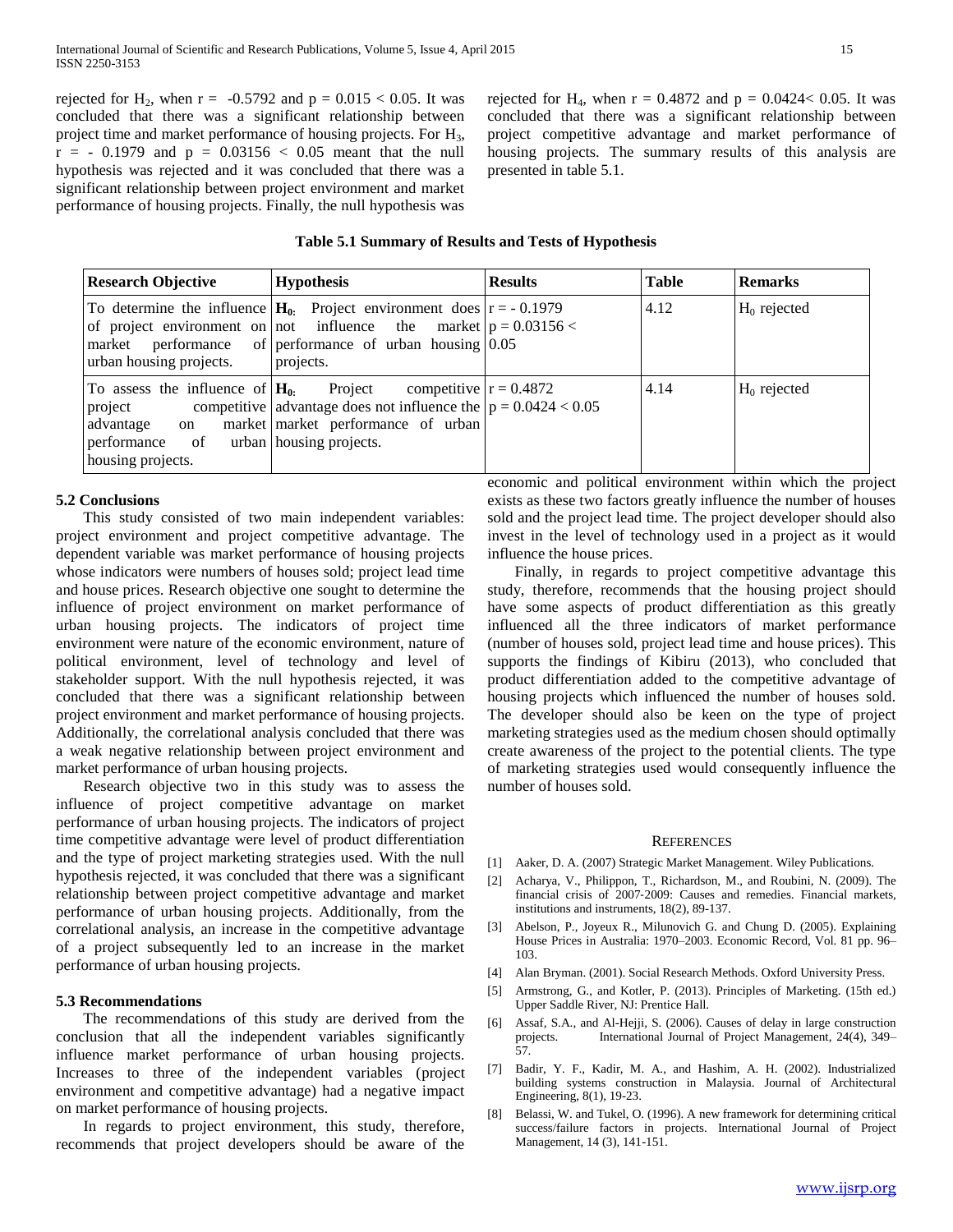- [9] Bitner, M. J. (1990) Evaluating Service Encounters: The Effects of Physical Surroundings and Employee Responses. The Journal of Marketing, 54 (2) p. 69-82.
- [10] Blackley, D. M. and J. R. Follain. (1991). "An Econometric Model of the Metropolitan
- [11] Booms, B. and Bitner, J. (1981) Marketing strategies and organizational structures for service firms. In Donnelly, J. and George, W. Marketing of services. American Marketing **Association**.
- [12] Borowiecki K. J. (2009). The Determinants of House Prices and Construction: An Empirical Investigation of the Swiss Housing Economy. International Real Estate Review Journal Vol.12 No.3: pp. 193 – 220
- [13] Carifio, J. and Rocco J. P. (2007). Ten Common Misunderstandings, Misconceptions,Persistent Myths and Urban Legends about Likert Scales and Likert Response Formats and their Antidotes. Journal of Social Sciences 3 (3): 106-116
- [14] Centre for Affordable Housing in Africa (2011), Year-book 2011: Housing Finance in Africa – a Review of Some of housing markets of African's Housing Finance Markets, Finmark Trust.
- [15] Chaffey, D. (2006). Internet Marketing: Strategy, Implementation and Practice: 3rd Edition. Prentice Hall.
- [16] Chang, E.H.W. and Lee, G.K.L., (2008). A Sustainability Evaluation of Government-led Urban Renewal Projects. Journal of Facilities, Emerald Group Publishing Limited, Vol. 26 No.13.
- [17] Chi-Cheng Wu, Ying-Ju Chen, Chih-Jen Wang, (2010). Strategic Roles of Advertising in Distribution Channels. 2010 Informs Marketing Science Conference, Cologne, Germany
- [18] Cooper, D. and Schindler, P (2003): Business Research Methods, New York: McGraw-Hill
- [19] Covington, K., Freeman, L., and Stoll, M. (2011). The suburbanization of housing choice voucher recipients. Washington: Brookings Institution.
- [20] Dikmen, I., Birgonul, M.T. and Kiziltas, S. (2005). Strategic use of the quality function deployment (QFD) in the construction industry. Building and Environment, Vol. 40, pp.245−255.
- [21] Egert, B. and Mihaljek, D. (2007). Determinants of House Prices in Central and Eastern Europe. CESIFO Working Paper Series, 2152 (6), 1-31
- [22] Goldratt, E.M. (1992). The Goal. 2nd Revised Ed. Great Barrington, MA: The North River Press.
- [23] Gorard, S. (2004). Quantitative Methods in Social Science, London: Continuum Books.
- [24] Global Property Guide (2013). Egypt: House price rises continue in Q2 2013, but future is now uncertain. Retrieved 10th November 2014, from http://www.globalpropertyguide.com/ Middle-East/Egypt/Price-History
- [25] Grundy, T. (2006). Rethinking and reinventing Michael Porter's five forces model. Chichester: Wiley Publications, Strategic Change Journal 15 (5) pp.213-229
- [26] Hass Consult (2013). Property Market Hesitates in Election Run up. 2013 Quarter one Report.
- [27] Henderson, J. V. and Ioannides, Y. 1983: A model of housing tenure choice. American Economic Review, 73, 98–113.
- [28] Hull A, Cooke G and Dolphin, (2011). Building now or Pay Later, Funding New Housing Supply. Institute For Public Policy Research, UK
- [29] Jarad, I. A., Yusof, N. A., and Shafiei, M. W. M. (2010). The organizational performance of housing developers in Peninsular Malaysia. International Journal of Housing Markets and Analysis, 3(2), 146-162.
- [30] Jobber, D. and Fahy, J.,(2006). Foundations of Marketing, 2nd ed. Berkshire. McGraw-Hill Education.
- [31] Kagochi, J. M., and Kiambigi, M. (2012). Remittances' Influence on Housing Construction Demand in Sub‐Saharan Africa: The Case of Kenya. African Development Review, 24(3), 255-265.
- [32] Kibiru, C. R. (2013). Determinants of Competitive Advantage in the Real Estate Industry in Kenya: A Case of Thika Greens Golf Estate in Muranga County. Unpublished MA thesis. University of Nairobi, Kenya.
- [33] Knight Frank & Citi Private Bank (2012). The Wealth Report 2011. Retrieved on 8th Dec 2014 from http://www.knightfrank.com/resources/pdfdocuments/2011thewealthreport.pdf
- [34] Koontz, C. (2004). The Marketing Mix: The 4-P Recipe for Customer Satisfaction. Marketing Library Services, Vol. 18, No. 1, pp. 3-6.
- [35] Kothari C.R. (2004). Research Methodology Methods and Techniques. (2nd ed). New Delhi: New Age International Publisher.
- [36] Mac F. (2014). Mortgage Rates in U.S. Decline to Lowest Since May 2013. Retrieved on 8th December 2014 from: http://www.bloomberg.com/news/2014-12-04/mortgage-rates-in- us-decline-to-lowest-since-may-2013.html
- [37] Mansfield, N.R., Ugwu, O.O. and Doran, T. (1994). Causes of delay and cost overruns in Nigerian construction projects. International Journal of Project Management, 12(4), 254-260.
- [38] Marnat, G.G. (2009). Handbook of Psychological Assessment. Wiley Publications. Hoboken, New Jersey
- [39] McCarthy E. J. (1960) Basic Marketing: A Managerial Approach. Irwin.
- [40] McElroy, B. and Mills, C. (2007). Managing Stakeholders. In J. Turner, Gower Handbook of Project Management, Aldershot: Gower Publishing.
- [41] Memon, H.A, (2010). Factors Affecting Construction Cost in Mara Large Construction Project: Perspective of Project Management Consultant. International Journal of Sustainable Construction Engineering & Technology Vol 1, No 2
- [42] Menicou, M., Vassiliou, V., Charalambides, M. and Christou, P. (2012). Quality evaluation of residential houses: The development of a realtime quality assessment tool. International Journal of Quality and Innovation, Vol. 2, No. 1, pp.80–104.
- [43] Motwani, J. and Vogelsang, K. (1996). The theory of constraints in practice. Managing service quality 6(6), 43-47
- [44] Mugenda, M. and Mugenda, G. (2003): Research Methods, Quantitative and Qualitative Approaches. Nairobi: African Centre for Technology Studies.
- [45] Mwangi, I. K. (2002): The nature of Rental Housing in Kenya, Environment and Urbanization Journal of Real Estate Literature (9) pp. 91-116.
- [46] Nagle, T. and Holden, R. (2001) The Strategy and Tactics of Pricing: A Guide to Profitable Decision Making: 3rd Edition. Prentice Hall.
- [47] Nahinga D. (2014). Taxes and real estate in Kenya. Retrieved on 8th December 2014 from http://ujenzibora.com/2012/02/02/taxes-and-realestate-in-kenya-part-1/
- [48] Nellis, J. G., and Longbottom, J. A. (1981). An empirical analysis of the determination of housing prices in the United Kingdom. Urban Studies, (18), 9-21.
- [49] Nistorescu, T. and Ploscaru, C. (2010). Impact of economic and financial crisis in the construction industry. Management and Marketing Journal, Vol. 2, No. 3, pp.25−36.
- [50] Noppen, A. V. (2012). The ABCs of affordable housing in Kenya. Acumen Organization Report. Retrieved on 1 December 2014 from http://acumen.org/content/uploads/2013/03/ABCs-of-Affordable-Housingin-Kenya.pdf
- [51] Norris, M. and Shiels, P. (2004): Regular National Report on Housing Developments in European countries. The Housing Unit. Ireland
- [52] Nunnally, J. C. (1970). Introduction to psychological measurement. New York: McGraw-Hill.
- [53] Okuwoga, A. A. (1998). Cost-time performance of public sector housing projects in Nigeria. Habitat Int., 22(4): 389-395.
- [54] Olander, S., and Landin, A. (2005). Evaluation of stakeholder influence in the implementation of construction projects. International journal of project management, 23(4), 321-328.
- [55] Olusegun, E. A., (2012). Stakeholders' perception of the causes and effects of construction delays on project delivery. KICEM Journal of Construction Engineering and Project Management 2 (4), 25-31.
- [56] Porter, M. E. (2008). On Competition. Updated and Expanded Ed. Boston: Harvard Business School Publishing.
- [57] Porter, S., Carter, D.E. (2000). Common terms and concepts in research. In Cormack, D. (Ed.) The Research Process in Nursing (4th Ed.). Oxford, Blackwell Science (pp. 17-28)
- Potepan, M. J. (1996). Explaining intermetropolitan variation in housing prices, rents and land prices. Real Estate Economics Journal, 24.
- Prahalad, C. K., and Hamel, G. (1990): The core competence of the corporation. Harvard Business Review, 68(3), 79 91
- [60] Project Management Body of Knowledge (2008). Project Management Institute. Newtown Square, Pennsylvania USA